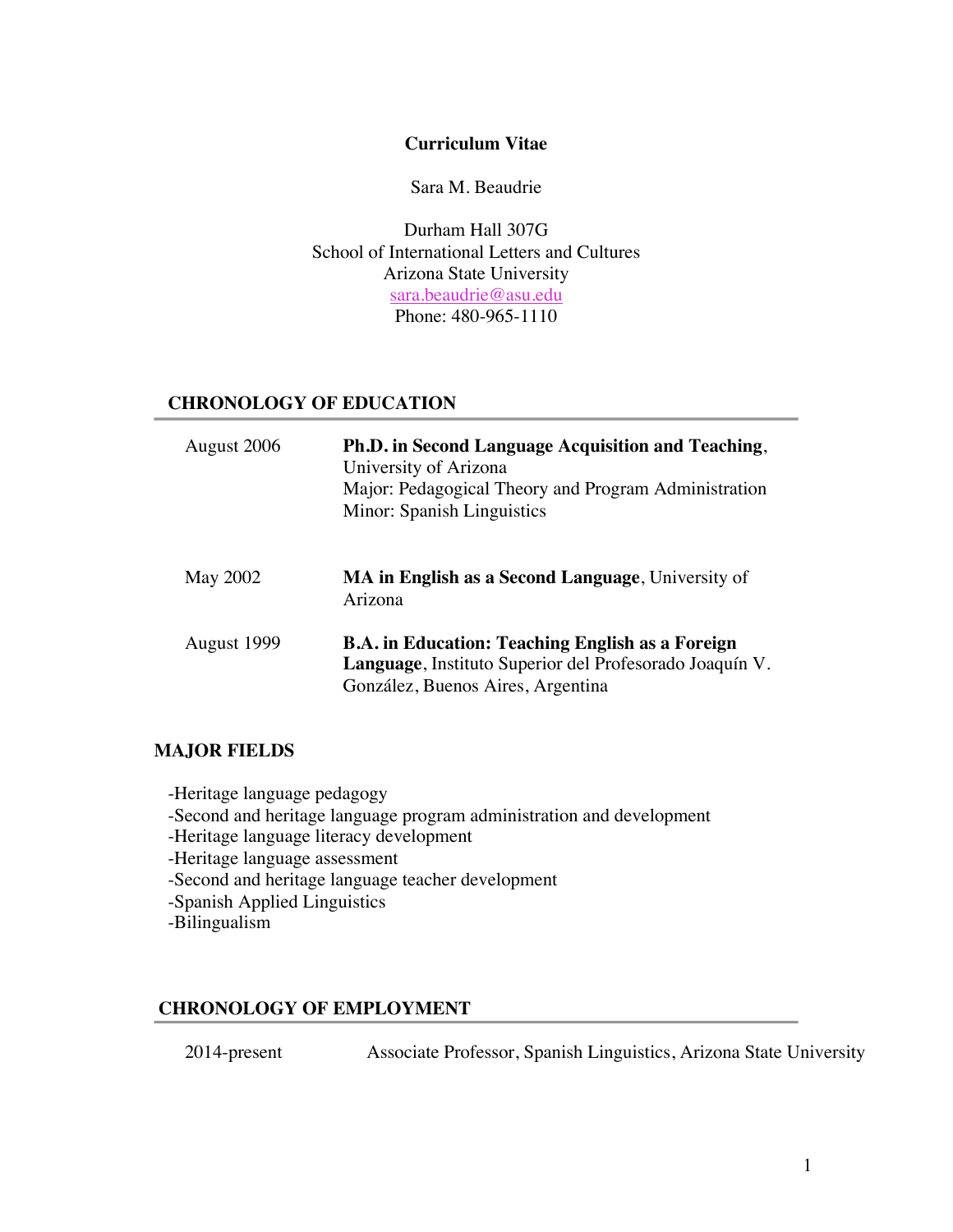| 2013-2014     | Associate Professor, Spanish and Portuguese Department, University of<br>Arizona            |
|---------------|---------------------------------------------------------------------------------------------|
|               | Affiliation: Second Language Acquisition and Teaching (SLAT)                                |
| $2007 - 2013$ | Assistant Professor, Spanish and Portuguese Department, University of<br>Arizona            |
|               | Affiliation: Second Language Acquisition and Teaching (SLAT)                                |
| $2006 - 2007$ | Visiting Assistant Professor, Spanish and Portuguese Department,<br>University of Arizona   |
| $2003 - 2005$ | Adjunct Faculty for the Spanish Department, Pima Community College,<br>Tucson, Arizona      |
| $2002 - 2006$ | Graduate Associate in Teaching, Spanish and Portuguese Department,<br>University of Arizona |
| $2001 - 2002$ | Graduate Assistant in Teaching, Spanish and Portuguese Department,<br>University of Arizona |

# **LEADERSHIP EXPERIENCE & PROFESSIONAL DEVELOPMENT**

| 2020-2021       | ASU Leadership Academy – Cohort VII. Arizona State University.                               |
|-----------------|----------------------------------------------------------------------------------------------|
| 2021-present    | Associate Director of Administration, School of International Letters and<br>Cultures (SILC) |
| 2018-present    | Co-director, Spanish heritage language pedagogy certificate                                  |
| 2017-present    | Director, Spanish heritage language program<br>(Hybrid, face-to-face, and online courses)    |
| 2017-2019       | Director, SILC graduate studies                                                              |
| 2015-2017       | Spanish Linguistics Graduate Representative                                                  |
| $2015$ -present | Spanish Linguistic Program Coordinator                                                       |
| 2014-2016       | Spanish second language program coordinator (lower and upper division)<br>and TA supervisor  |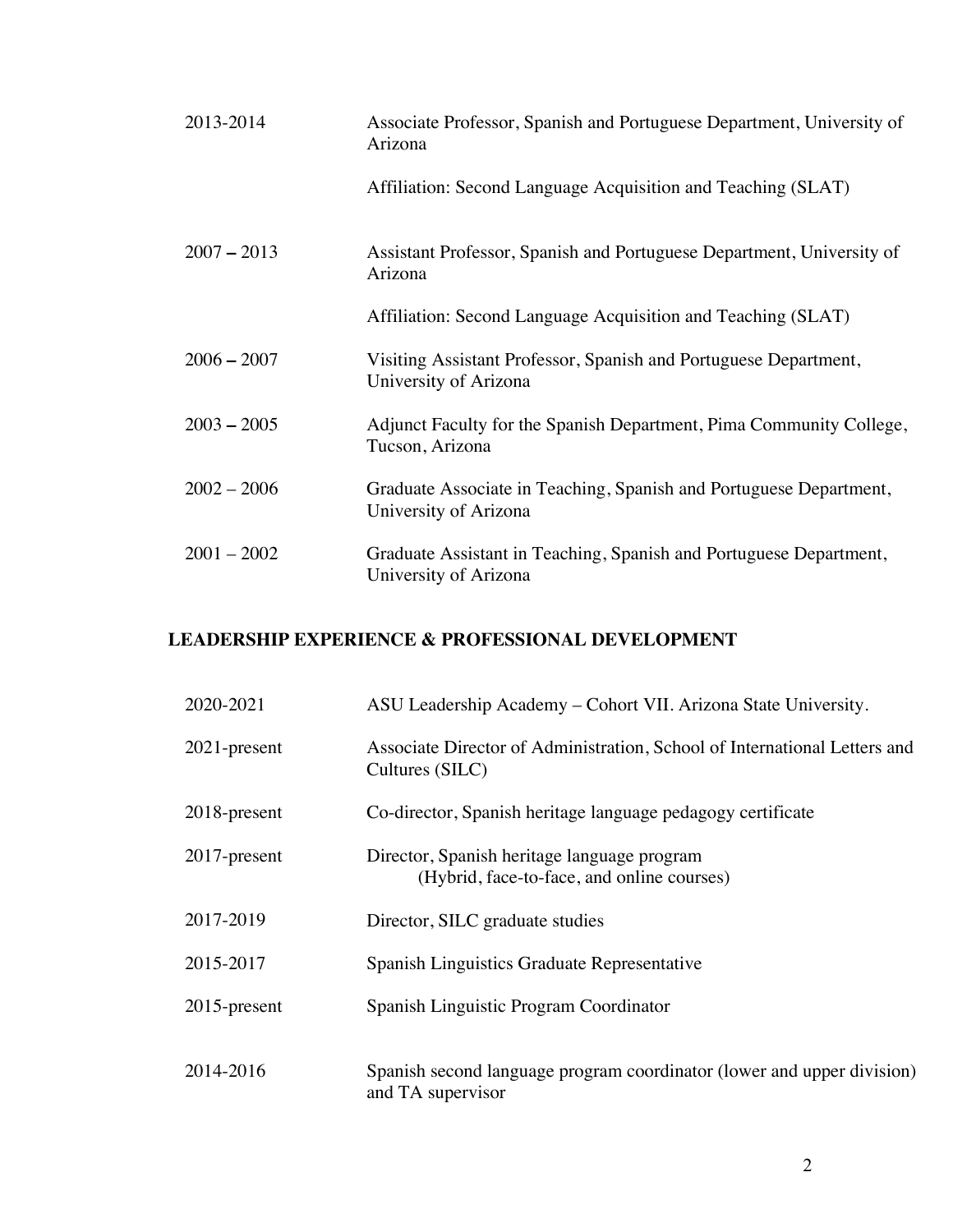|               | Spanish heritage language program coordinator and TA supervisor                                                                |
|---------------|--------------------------------------------------------------------------------------------------------------------------------|
|               | Spanish online language program coordinator (lower and upper division)<br>and TA supervisor                                    |
| $2006 - 2014$ | Director of the Spanish for Heritage Learners Program, University of<br>Arizona                                                |
|               | Graduate Student Supervisor                                                                                                    |
| 2012          | Resident Director, University of Arizona, Study Abroad<br>Program in Alcalá de Henares, Spain, June 27 <sup>th</sup> -July 28. |

## **PUBLICATIONS**

## **SCHOLARLY BOOKS**

#### *Co-authored books*

Beaudrie, S., Ducar, C. & Potowski, K. (2014). *Heritage language teaching: Research and practice. McGraw Hill.*

#### **REVIEWS OF THE VOLUME:**

Serafini, E. (2015). *Heritage Language Journal, 12*(2), 214-220.

Henshaw, F. (2015). *EuroAmerican Journal of Applied Linguistics and Languages, 2*(2), 110-13.

## *Edited peer-reviewed books*

Loza, S. & Beaudrie, S. (2021). *Heritage language teaching: Critical language awareness perspectives for research and pedagogy.* London, UK: Routledge.

Fairclough, M. *&* Beaudrie, S. *(Eds.). (2016). Innovative strategies for heritage language teaching: A practical guide for the classroom.* Washington, DC: Georgetown University Press.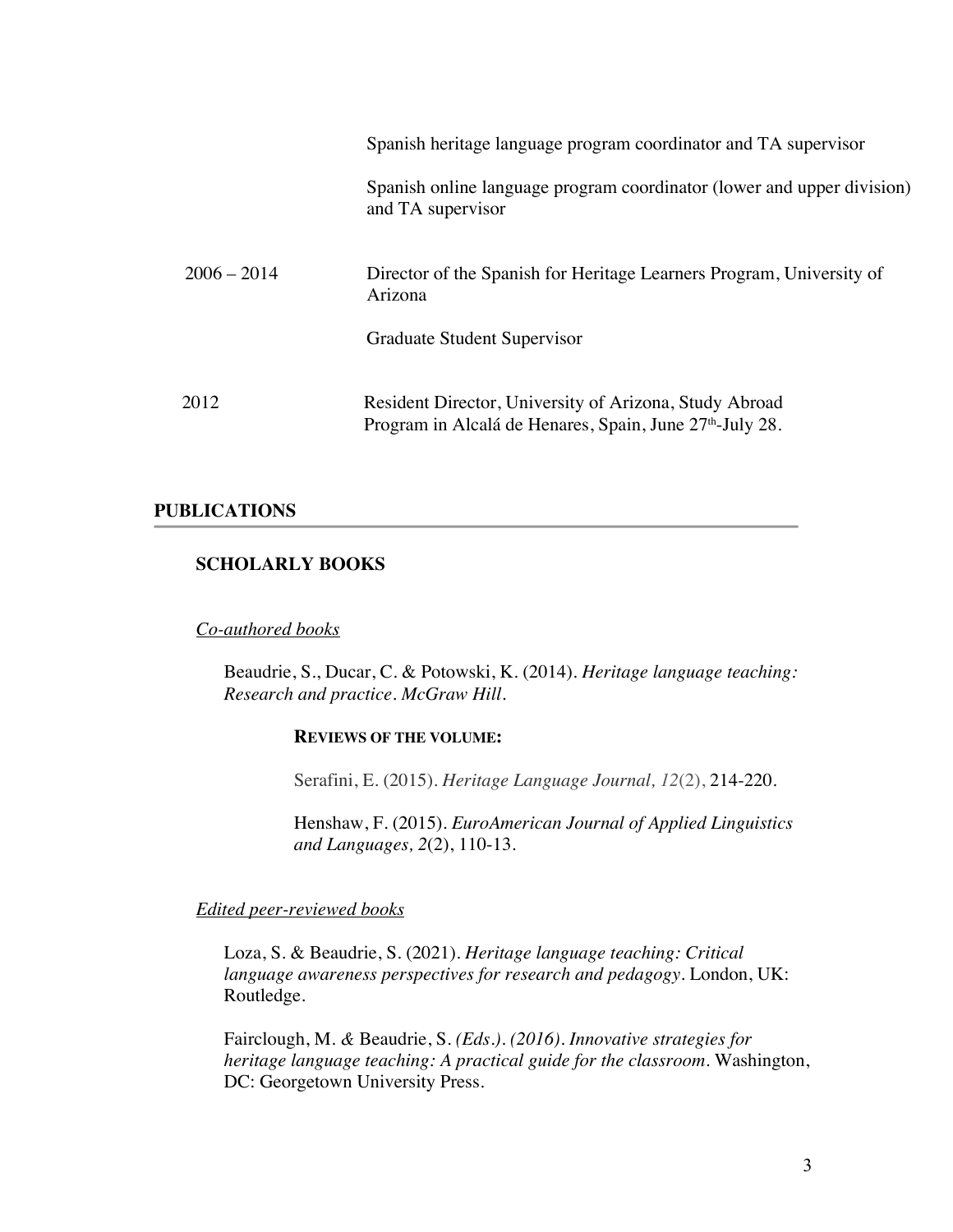#### **REVIEWS OF THE VOLUME:**

Belpoliti, Flavia. (2017). *Heritage Language Journal, 14* (2), 217- 223.

*Salgado-Robles, F. (2018). Hispania, 101(3),* 471-472.

Carvalho, A. & Beaudrie, S. (2013). *(Eds.). Selected proceedings of the 6th international workshop in Spanish sociolinguistics*. Cascadilla Press.

Beaudrie, S. & Fairclough, M. *(Eds.). (2012). Spanish as a heritage language in the United States: State of the field.* Washington, DC: Georgetown University Press.

#### **REVIEWS OF THE VOLUME:**

Iverson, M. (2014). *Journal of Spanish Language Teaching*. http://dx.doi.org/10.1080/23247797.2014.961369

Jenkins, D. (2014). *Hispania,* 97 (2), 339-340.

García, M. (2014). *Journal of Multilingual and Multicultural Development*, http://dx.doi.org/10.1080/01434632.2013.87060

Gutiérrez, M. (2014). *Bulletin of Spanish Studies, 91* (8), 1245-1246.

Pascual y Cabo, D. (2014). The Linguist List. http://linguistlist.org/pubs/reviews/get-review.cfm?SubID=25963206

#### **TEXTBOOKS**

Negrón, M., Azzad, N. & Beaudrie, S. (2021). *Palabras bilingües: Navegando entre culturas*. Arizona State University: Tempe, AZ. (For Spanish heritage learners, intermediate level; 230 pages).

## **IN PROGRESS**

*Single-authored book*

*Heritage language program direction.* (Under contract). (in progress). London, UK: Routledge. Completion date: April 2022.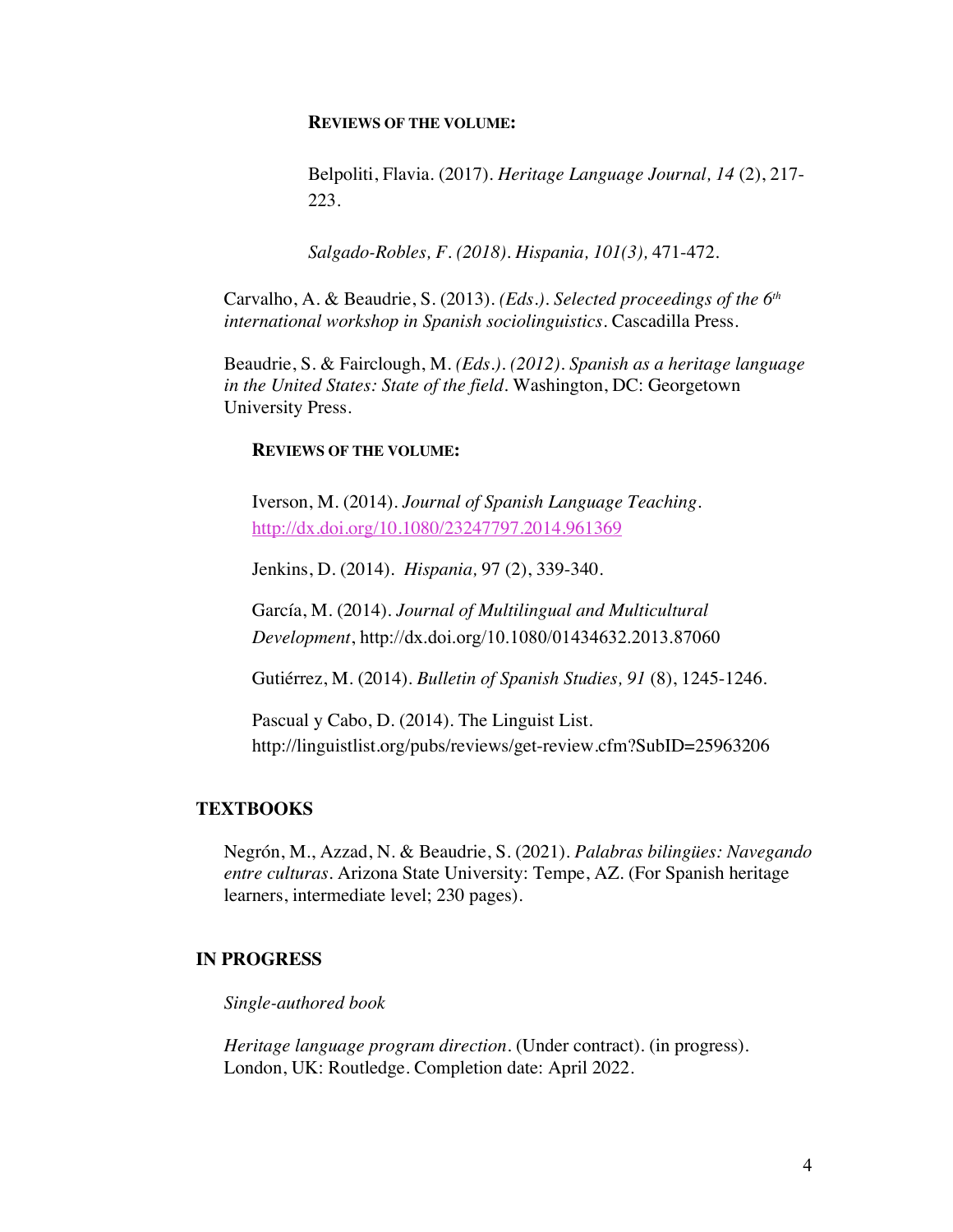#### *Special issues of peer-reviewed journals*

Guest editor. Special Issue on Developing Critical Language Awareness. Languages. (Fall 2022).

Guest editor. Special Issue on Spanish Assessment. *Heritage Language Journal, 9(1).* (Spring 2012).

#### **PEER-REVIEWED ARTICLES AND CHAPTERS**

Beaudrie, S. & Loza, S. Insights into SHL program direction: Student and program advocacy challenges in the face of ideological inequity. (2021). *Language Awareness.* DOI:10.1080/09658416.2021.1949333

Beaudrie, S. & Loza, S. (2021). The central role of critical language awareness in SHL education in the United States. In Loza, S & Beaudrie, S. (Eds). *Heritage language teaching and research: Perspectives from critical language awareness*. London, UK: Routledge.

Beaudrie, S. & Vergara-Wilson, D. (2021). Reimagining the goals of SHL pedagogy through critical language awareness. In Loza, S & Beaudrie, S. (Eds). *Heritage language teaching and research: Perspectives from critical language awareness*. London, UK: Routledge.

Beaudrie, S. & Holmes, B. (in press). The differential effects of three types of form-focused, computer-based grammar instruction: The case of receptive heritage learners. In Bowles, M. *Outcomes of university Spanish heritage language instruction in the United States*. Washington, DC: Georgetown University Press.

Beaudrie, S. Curricular and programmatic language development opportunities for university-level heritage language learners. (2021). S. Montrul & M. Polinsky, *The Cambridge handbook of heritage languages and linguistics* (pp. 803-825). Cambridge University Press.

Beaudrie, S., Amezcua, A., Loza, S. (2021). Critical language awareness in the heritage language classroom: Design, implementation, and evaluation of an instructional intervention. *International Multilingual Research Journal*, *15*(1), 61-81.

Beaudrie, S. (2020). Towards growth for Spanish heritage programs in the United States: Key markers of success. *Foreign Language Annals, 53*(1), 1-22. https://doi.org/10.1111/flan.12476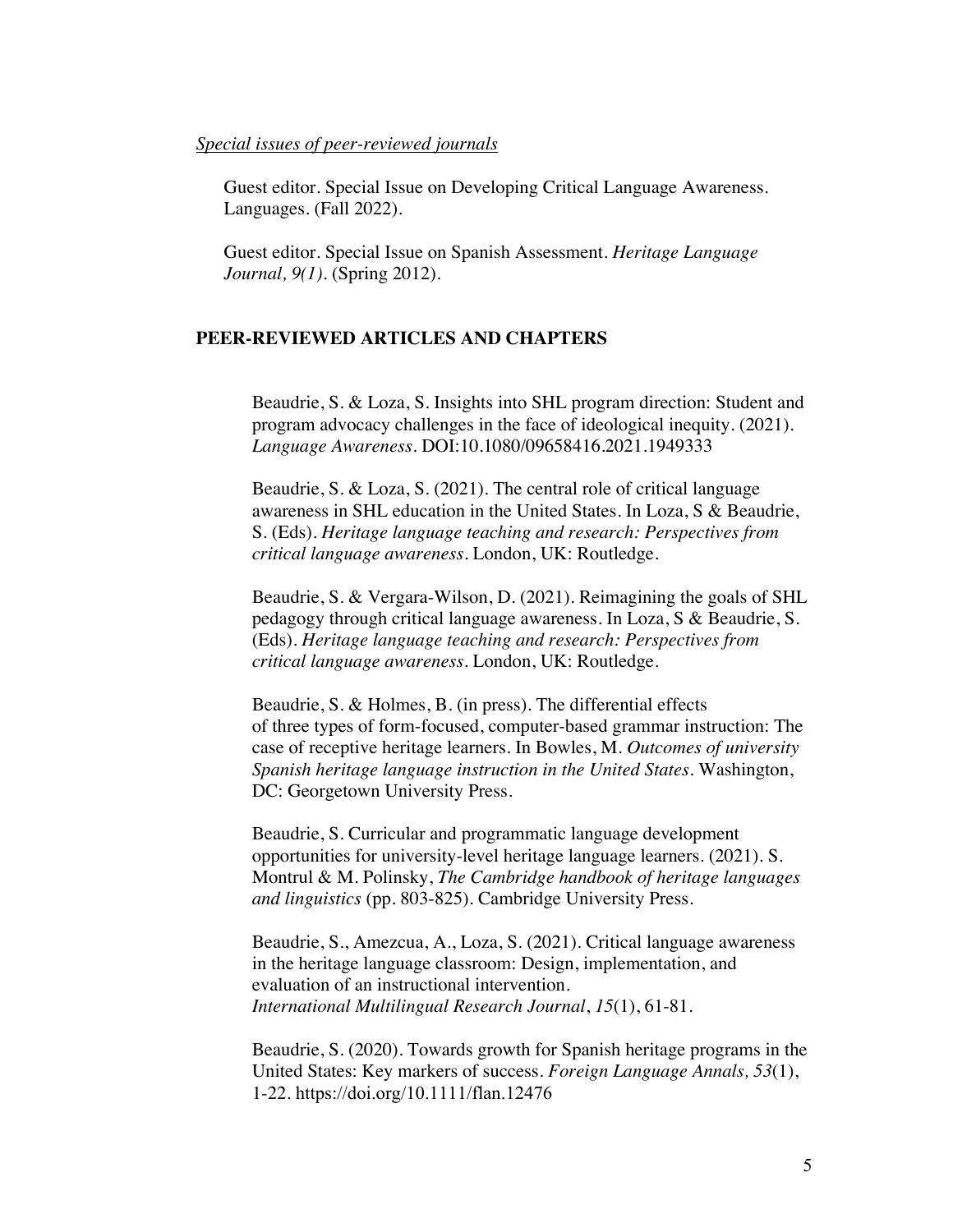Beaudrie, S. & Loza, S. (2020). Spanish heritage education in the Southwestern United States: Fighting restrictive policies toward language maintenance. In E. Lamboy & F. Salgado-Robles (Eds.), *Spanish in the United States and across domains: Education, public spaces, and social media* (pp. 25-46). PA Leiden, the Netherlands: Brill.

Beaudrie, S., Amezcua, A., Loza, S. (2019). Critical language awareness in the heritage context: Development and validation of a measurement questionnaire. *Language Testing, 36 (3),* 1-30.

Beaudrie, S. (2018). Spanish heritage program administration issues. In Potowski, K. (Ed.), *Handbook of Spanish as a heritage/minority language* (pp. 375-388). London, UK: Routledge.

Beaudrie, S. (2017). On the relationship between self-concept and literacy development in the Spanish heritage language context. Reading and *Writing Quarterly: Overcoming Learning Difficulties*, 1-13. https://doi.org/10.1080/10573569.2017.1370623

Beaudrie, S. (2017). The teaching and learning of spelling in the Spanish heritage language classroom: Mastering written accent marks. *Hispania, 100 (4),* 665-680.

Beaudrie, S. (2016). Current advances in Spanish heritage language assessment: Research and instructional considerations. In Pascual y Cabo, D. (Ed.), *Advances in Spanish as a heritage language* (pp. 143-158). Amsterdam/Philadelphia: John Benjamins.

Beaudrie, S. (2016). Building a heritage language program: Guidelines for a collaborative approach. In S. Beaudrie & M. Fairclough (Eds.), *Innovative approaches in heritage language teaching: From research to practice* (pp. 80-98). Washington, DC: Georgetown University Press.

Beaudrie, S. & Fairclough, M. (2016). Spanish heritage language education in the United States: An introduction. In S. Beaudrie & M. Fairclough (Eds*.), Innovative approaches in heritage language teaching: From research to practice* (pp. 1-16). Washington, DC: Georgetown University Press.

Beaudrie, S. (2015). Approaches to language variation: Goals and objectives of the Spanish Heritage Language Syllabus. *Heritage Language Journal, 12*, 1-21.

Beaudrie, S. (2015). Instructional effectiveness in the SHL classroom: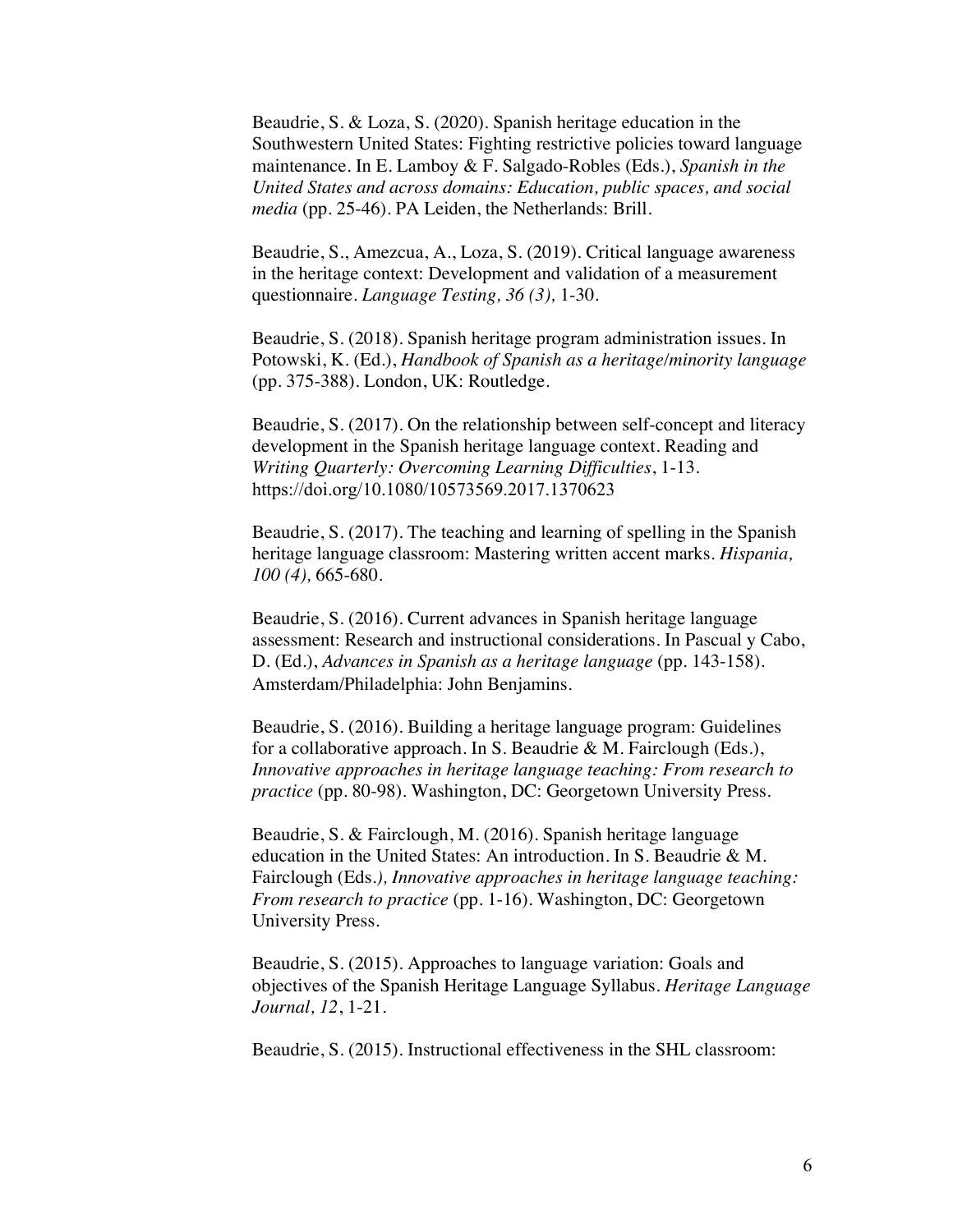Comparing teacher and student perceptions. *Journal of Hispanic Higher Education*, *14 (3),* 274-297.

Carvalho, A. & Beaudrie, S. (2013). Introduction. *Selected Proceedings of the 6th International Workshop in Spanish Sociolinguistics*. Cascadilla Press.

Beaudrie, S. & Ducar, C. (2012). Language placement and beyond: Guidelines for the design and implementation of a computerized Spanish heritage language exam. *Heritage Language Journal, 9, 77-99.*

Beaudrie, S. & Fairclough, M. (2012). Spanish as a heritage language in the United States: An introduction. In S. Beaudrie & M. Fairclough (Eds.), *Spanish as a heritage language in the United States: State of the field* (pp. 1-17)*.* Washington, DC: Georgetown University Press.

Beaudrie, S. (2012). Research on university-based Spanish heritage language programs in the United States: The current state of affairs. In S. Beaudrie & M. Fairclough (Eds.), *Spanish as a heritage language in the United States: State of the field* (pp. 203-221). Washington, DC: Georgetown University Press.

Beaudrie, S. (2012). An introduction: Developments in heritage language placement. *Heritage Language Journal, 9*(1), *i-xi.*

Beaudrie, S. (2011). A corpus-based study on the misspellings of Spanish heritage learners and their implications for teaching, *Linguistics and Education, 23*, 133-144.

Beaudrie, S. (2011). Spanish heritage language programs: A snapshot of current programs in the southwestern United States. *Foreign Language Annals, 44*(2), 321-337.

Beaudrie, S. (2009). Receptive bilinguals' language development in the classroom: The differential effects of heritage versus foreign language curriculum. In M. Lacorte & J. Leeman (Eds), *Español en Estados Unidos y otros contextos de contacto: Sociolingüística, ideología y pedagogía* (pp. 325-346). Madrid: Iberoamericana/ Vervuert Verlag.

Beaudrie, S. (2009). Teaching heritage language learners and the nativeness issue. *ADFL Bulletin, 40*(3), 94-112.

Beaudrie, S. (2009). Spanish receptive bilinguals: Understanding the cultural and linguistic profile of learners from three different generations. *Spanish in Context*, *6*(1), 85-104.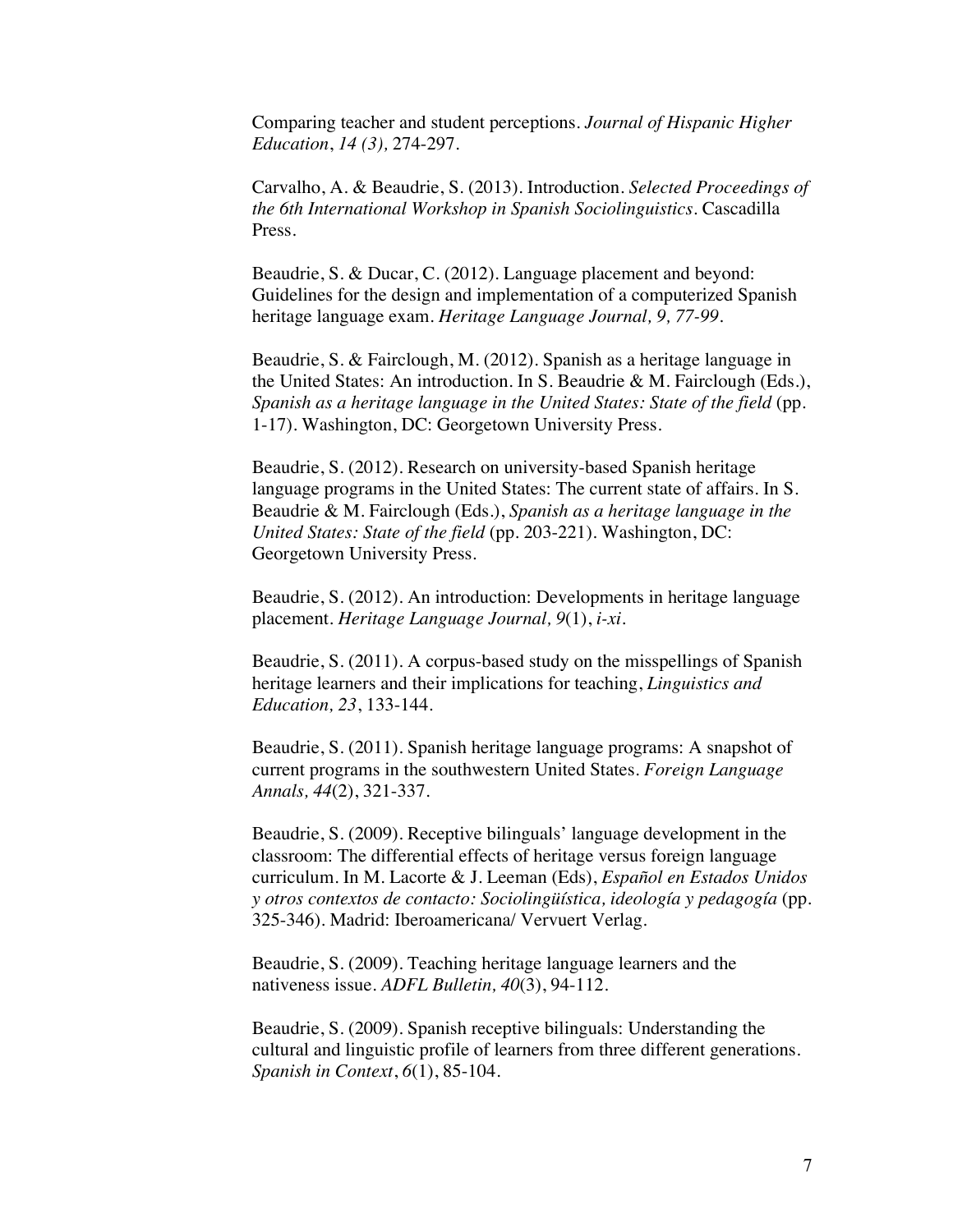Beaudrie, S., Ducar, C. & Relaño-Pastor, A. (2009). Curricular perspectives in the heritage language context: Assessing culture and identity. *Language, Culture, and Curriculum, 22(*2), 157-74.

Beaudrie, S. (2007). La enseñanza del acento ortográfico en español y su relación con la percepción de la sílaba tónica. *Hispania, 90*(4), 809-823.

Beaudrie, S. & Ducar, C. (2005). Beginning level university heritage language programs: Creating a space for *all* heritage language learners. *Heritage Language Journal, 3*, 1-26.

Beaudrie, S. (2005). Refinando la noción de foco en español: Cuestiones semánticas y sintácticas, *Arizona Working Papers in Second Language Acquisition and Teaching*, *12*, 21-30.

Beaudrie, S., Brown, A. & Thompson, G. (2004). Multiple perspectives on teacher evaluation in the foreign language classroom, *Arizona Working Papers in Second Language Acquisition and Teaching*, *11*, 57-80.

Beaudrie, S. (Dec., 2012). Common core state standards and heritage language education: How do they match? Online Newsletter, Heritage Learners Column, (1-3). National Capital Language Resource Center: Washington, D.C.

#### **INVITED ARTICLES OR REPORTS**

Beaudrie, S. (2019). Prologue. *Comunidad y identidad.* By Elena Foulis & Alex Stacey. Ohio University Press.

#### **IN PROGRESS**

*Articles in preparation*

- 1. Beaudrie, S. SHL programs as a tool for enhancing college retention and academic achievement of Latinx students.
- 2. Azzad, N., Beaudrie, S. & Holmes, B. Unveiling a gap in pre-service teachers' teaching preparation: The case of heritage language learners. Journal article.
- 3. Beaudrie, S. Research on university-based Spanish heritage language programs in the United States: The current state of affairs a decade later. Journal article.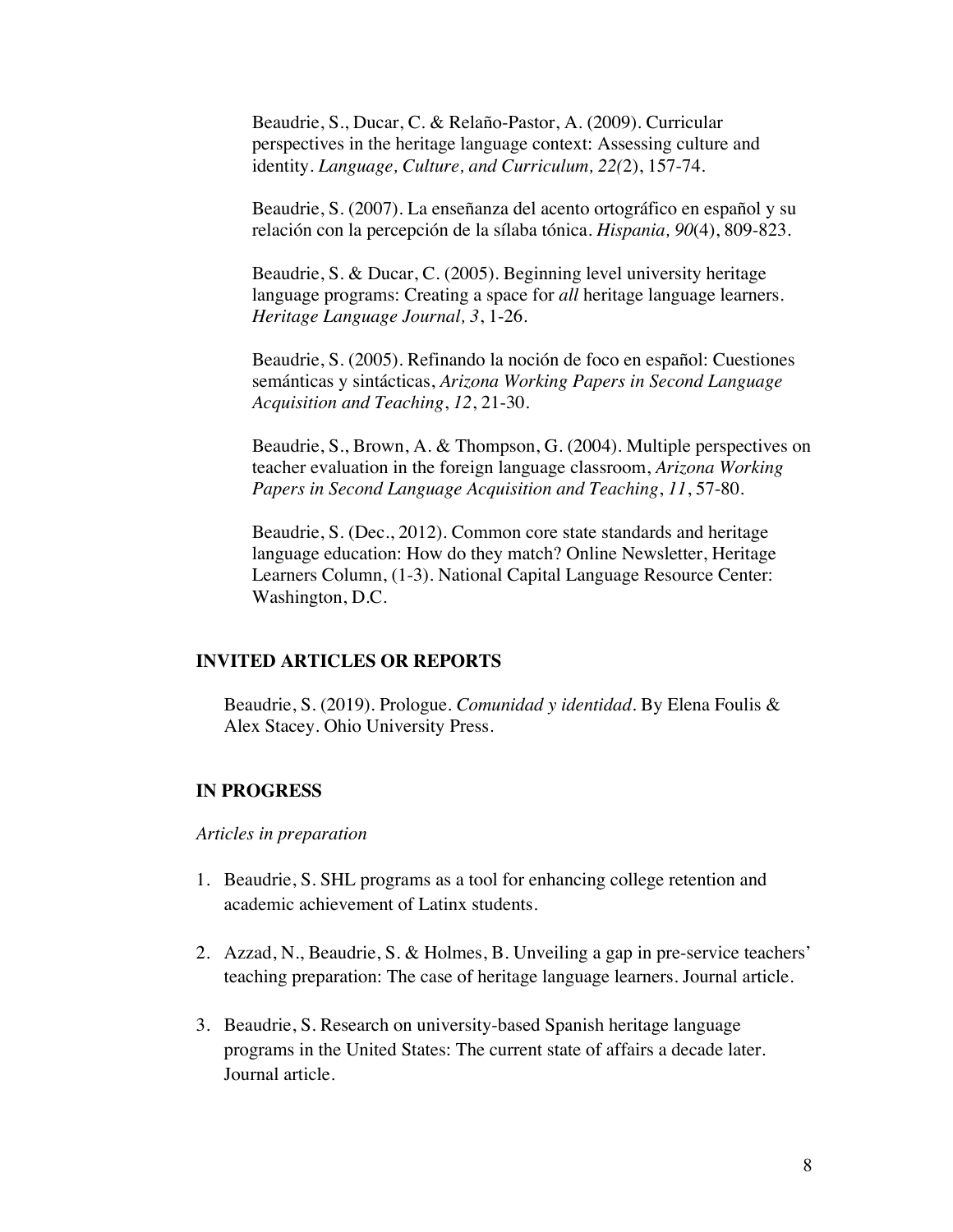#### **Online Publications**

2013-2014: CESA: Corpus del Español Sonorense en Arizona. http://cesa.arizona.edu/. Researcher.

## **SCHOLARLY PRESENTATIONS**

#### **Keynote addresses & invited talks**

- 34. 2021 "Reframing the goals of Spanish heritage instruction in established programs." Invited speaker, University of Oregon, OR.
- 33. 2021 "The instructional goals of HL education with a critical eye." Salpointe Catholic High school, Tucson, AZ, funded.
- 32. 2021 "Spanish mixed classes: Seizing opportunities to promote linguistic and educational equity." Marquette University, Invited speaker, funded.
- 31. 2021 "Best practices for SHL program building in higher education." University of North Carolina at Chapel Hill, Invited speaker, funded.
- 30. 2021 "Research trends and future directions in heritage language education." Spanish & Portuguese Department, University of Arizona, April, 2021.
- 29. 2019 "Spanish heritage learners in higher education: Towards inclusive programmatic and curricular practices." University of Texas, Rio Grande Valley. Guest speaker, funded.
- 28. 2019 "Spanish heritage courses: Pedagogical principles for effective instruction." University of Texas, Rio Grande Valley. Invited workshop, funded.
- 27. 2019 "Critical language awareness: How and why it should inform all SHL teaching", guest speaker, *ACTFL conference,* November, 2019, funded.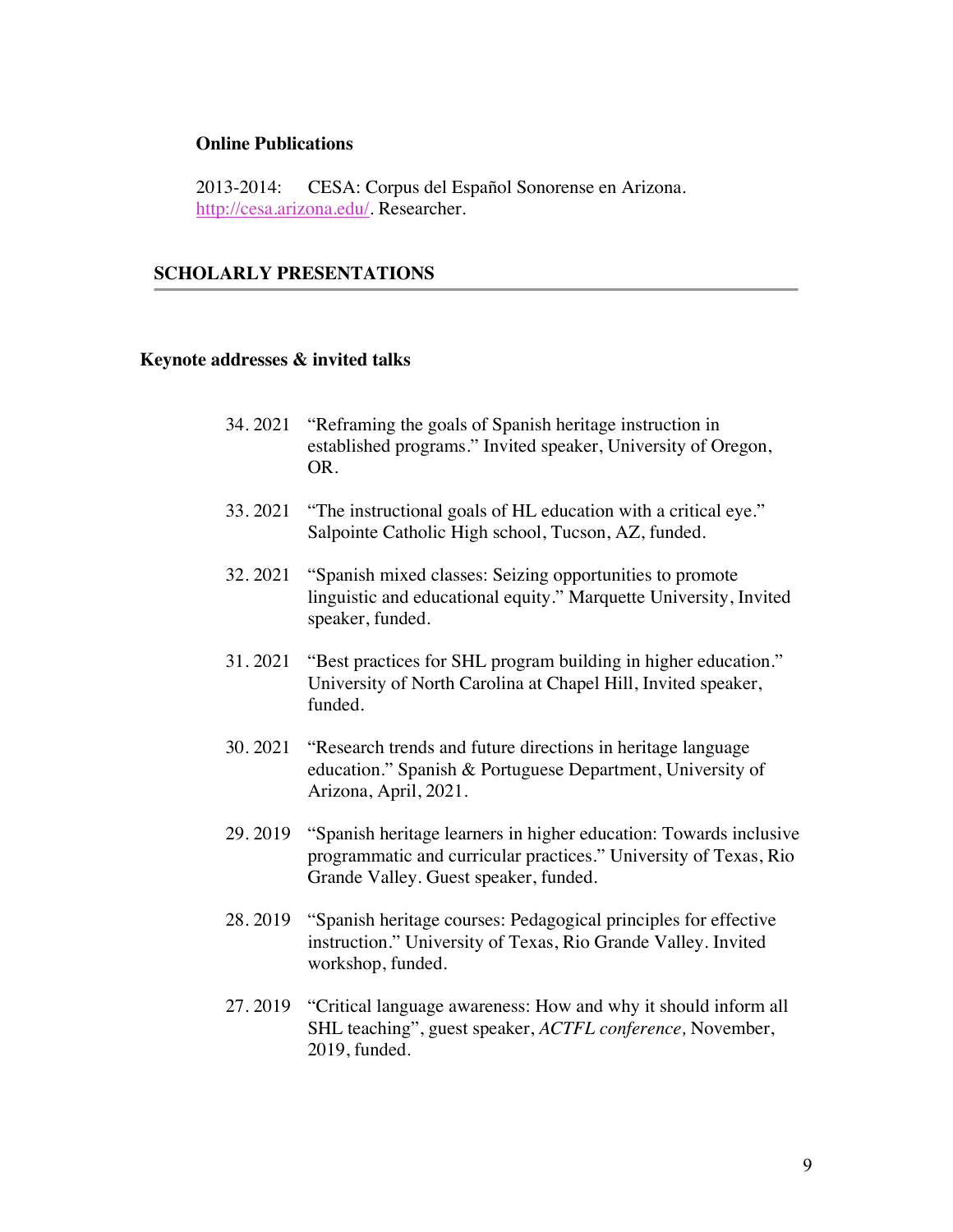- 26. 2018 "Markers of success of thriving university-level Spanish heritage programs." Invited talk. Northern Arizona University. August 24. Funded.
- 25. 2018 "Towards success, innovation, and growth for Spanish heritage programs in the United States." Keynote address. *5th Spanish heritage language symposium*. April 5-7. University of Iowa, funded.
- 24. 2017 "Current challenges and opportunities in heritage language education." Harvard University, Invited Seminar, September 8, funded.
- 23. 2017 "Curriculum design for heritage learners: Strengthening research and practice connections." Observatorio Cervantes at Harvard, Invited workshop, September 9, funded.
- 22. 2017 "HL program building: Lessons learned," in George Mason University, guest lecture, November 16.
- 21. 2017 "Project-based learning in SHL courses: Curricular innovations," in University of New Mexico, guest lecture, April 18.
- 20. 2017 "HL learners in L2 classes: Curricular perspectives," Arizona State University. Spanish and Chinese graduate students. Fall.
- 19. 2017 "Meeting the needs of heritage language learners through research-based programmatic and curricular practices", invited lecture. *Graduate Colloquium*, Florida International University, April 7, funded.
- 18. 2017 "Critical language awareness in the Spanish heritage context: Current issues and future directions." Keynote address. *18th Annual Conference on Latin American and Iberian Languages, Literatures, and Cultures.* Texas Tech University, March, Lubbock, Texas. Funded.
- 17. 2017 "Heritage language learners: Meeting the challenges through innovative pedagogies." Invited speaker, Peoria Public School District, March 17, Peoria, AZ.
- 16. 2017 "Los estudiantes de lengua heredada: Hacia una pedagogía inclusiva de su diversidad." guest lecture, University of Kentucky, March 9.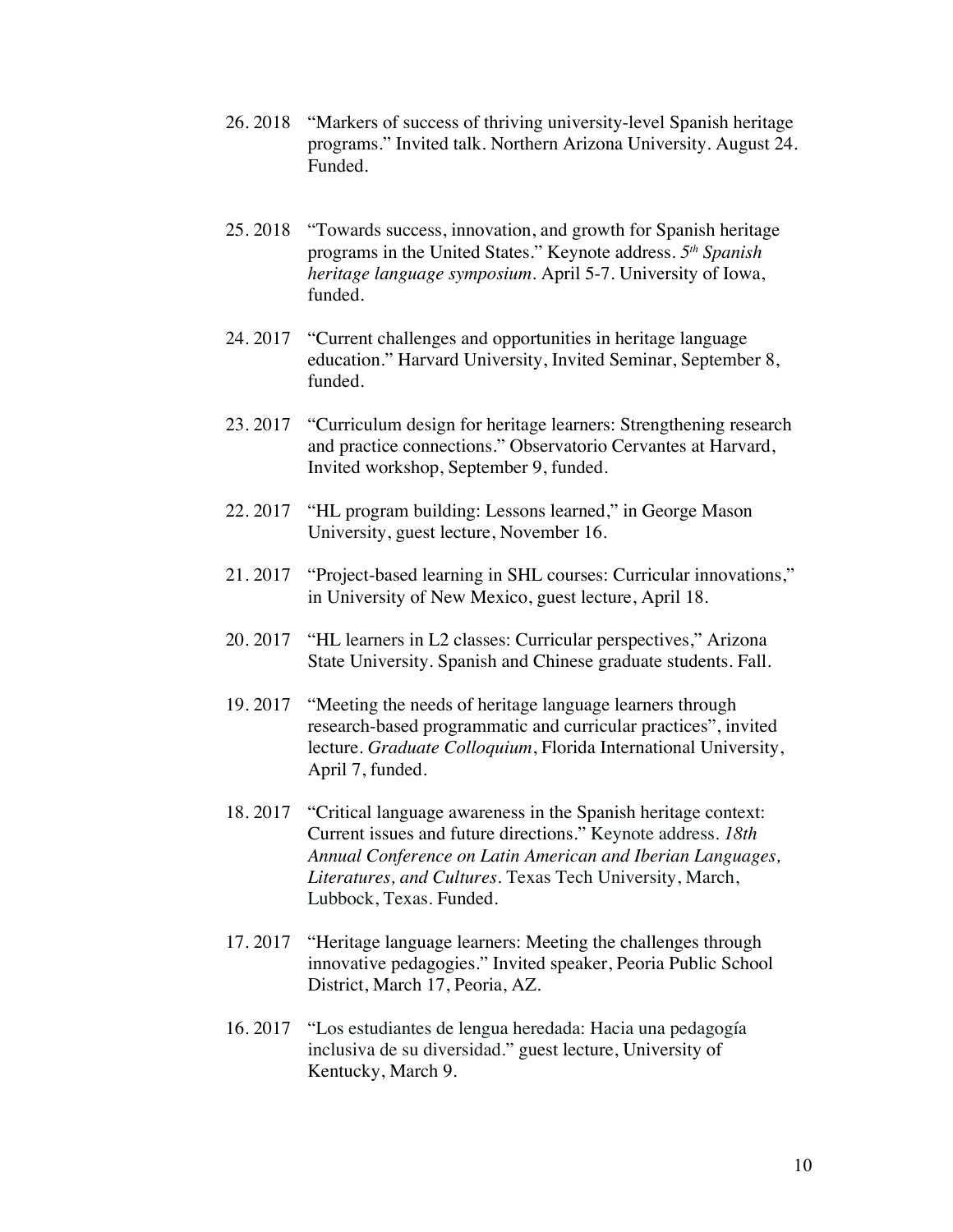15. 2017 "Heritage language learners: Understanding diversity and pedagogical needs." guest lecture, Rutgerts University, September 21.

## "Innovation in heritage language instruction: Current

- 14. 2016 developments and future directions." Keynote address, *5th Annual Hispanic and Lusophone Linguistics Conference*, ASU, March 25.
- 13. 2015 "Principios curriculares para la enseñanza de lengua heredada." Invited workshop. Colorado State University: Carl A. *Bimson Humanities Seminar Series*, Fort Collins, June, CO. Funded.
- 12. 2015 "Building a heritage language program: Guidelines for a collaborate approach", guest speaker, *ACTFL SHL SIG*, May. Funded.
- 11. 2014 "Finding solutions to the challenges of developing a heritage language program", invited speaker, University of Texas at San Antonio, December, 2014.
- 10. 2013 "Developing and growing a heritage language program: Essential elements for success", guest speaker, *ACTFL conference*, November, 2013. Funded.
- 9. 2013 "Spanish heritage language education in Arizona", guest speaker, University of Houston, Houston, Texas.
- 8. 2013 "Characteristics of SHL learners", guest speaker, University of Southern California, Los Angeles, California.
- 7. 2013 "The SHL course: What are we offering our students?" Annual *TexFLEX Conference*, invited presentation, University of Texas at Austin*,* February 23.
- 6. 2012 "Spanish heritage language education in the US: The current state of affairs", *SLAT Colloquium series*, March 30.
- 5. 2011 "Los estudiantes de lengua heredada en los Estados Unidos: Sus características y necesidades," *Intercambio de Profesores Sonora-Arizona*, Tucson, AZ, November 4.
- 4. 2010 "Heritage language pedagogy," guest lecture, University of Kentucky, December 2.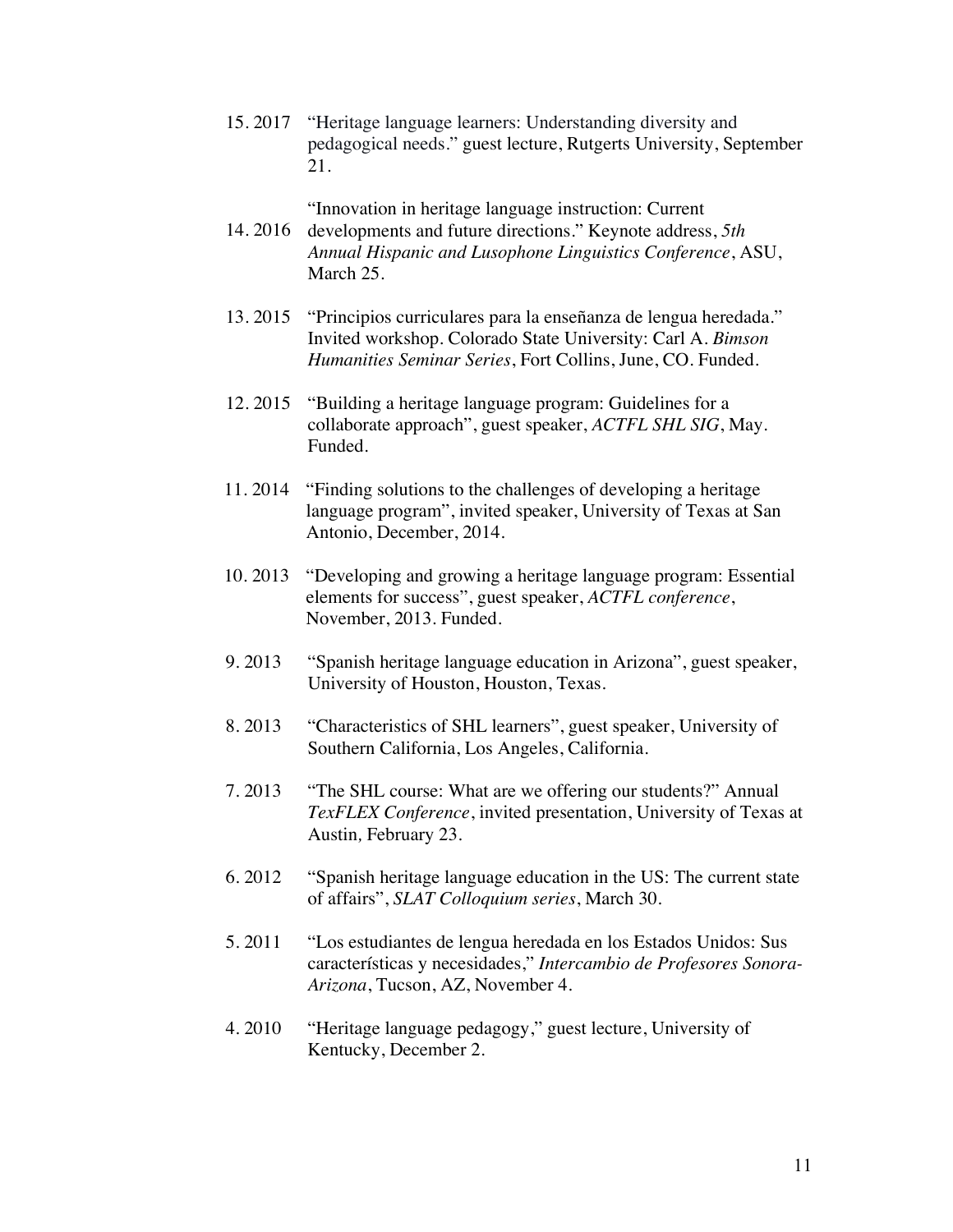- 3. 2008 "Heritage language learners in the foreign language class: Recognizing resources and overcoming challenges." *CERCLL*, University of Arizona, October 18.
- 2. 2008 "Heritage language learners in Russian classes: Addressing their needs", University of Arizona, Russian and Slavic studies, Fall mini-seminar series, November 7.
- 1. 2007 "Insights into current programmatic and pedagogical issues in SHL instruction." University of Houston, Texas, November 8 (funded-keynote speaker).

#### **Refereed international/national conferences**

- 26. 2020 "Spanish heritage program direction: Finding solutions to administration challenges," in *AATSP Conference*, San Juan, Puerto Rico (co-presenter: Sergio Loza). (cancelled)
- 25. 2019 The differential effects of three types of explicit computerbased grammar instruction: The case of receptive heritage learners. 6th *National Symposium on Spanish as a Heritage Language*, February, Rio Grande, TX (co-presenter: Bonnie Holmes).
- 24. 2018 "Critical language awareness for the heritage context: Development and validation of a measurement questionnaire (with Angelica Amezcua & Sergio Loza). the Third International Conference on Heritage/Community Languages. Los Angeles, California.
- 23. 2017 "Helping learners develop critical language awareness in the Spanish heritage classroom: Lessons learned." LASSO conference, October, 7, Las Cruces, NM.
- 22. 2017 "Developing critical language awareness in the Spanish heritage classroom," in *AATSP Conference*, Chicago, IL (copresenters: Angelica Amezcua & Sergio Loza).
	- 21. 2017 "The teaching and learning of spelling in the Spanish heritage language classroom: Mastering written accent marks," in 4<sup>th</sup> *National Symposium on Spanish as a Heritage Language*, February, Irvine, CA.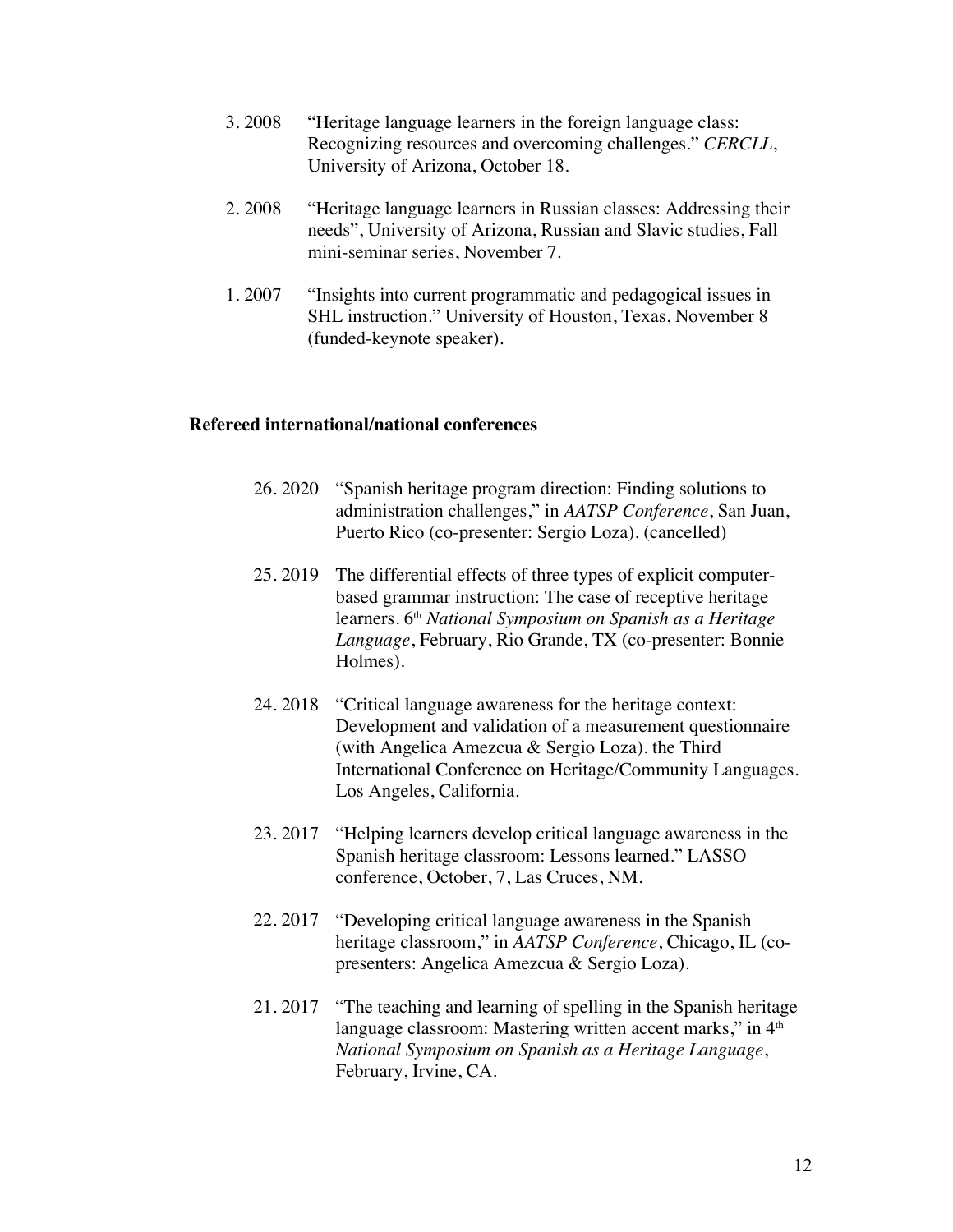- 20. 2016 "Project-based learning in a heritage course: Design and implementation," in *2016 American Council on the Teaching of Foreign Languages (ACTFL) Conference* in Boston, Massachusetts, November 18-20 (co-presenters: Jeanette Apaez-Gutierrez & Nancy Gómez).
- 19. 2016 "How to "impactfully" plan and execute an online conversation class," *2016 American Council on the Teaching of Foreign Languages (ACTFL) Conference* in Boston, Massachusetts, November 18-20 (co-presenter: Anne Walton-Ramírez).
- 18. 2016 "Preparing language teachers to succeed in digital environments." *Computer Assisted Language Instruction Consortium Convention (CALICO)* in Ann Arbor, Michigan, May 20-22 (co-presenters Patricia Kyle Mosele, Robert Kleinsasser, Mark Knowles, Kelly Sax).
- 17. 2015 "Innovative pedagogies in the teaching and learning of heritage languages", *XXV Conference on Spanish in the US and IX Spanish in Contact with other languages*, New York, March 2015. Panel organizer and chair.
- 16. 2014 "Written corrective feedback in Spanish heritage language courses: Its role in spelling improvement", AAAL 2014 Annual Conference, Portland, Oregon, March 22-25.
- 15. 2013 "Effective practices in the SHL classroom: A comparison of ideals." *XXIV Conference on Spanish in the US and VIII Spanish in Contact with other languages*, Texas, March 2013.
- 14. 2012 "Heritage language placement: Practical steps for exam design and implementation," *2012 American Council on the Teaching of Foreign Languages (ACTFL) Conference* in Philadelphia, PA, November 2012 (co-presenters Cynthia Ducar & Marta Fairclough).
- 13. 2011 "Spanish heritage language education in the United States: The current state of affairs." *XXIII Conference on Spanish in the US and VII Spanish in Contact with other languages*, Sacramento, California, March 2011.
- 12. 2010 "SHL programs in the Southwest: A close look at course offerings and their content", *First International Conference on Heritage/Community languages*, UCLA, February 19-21.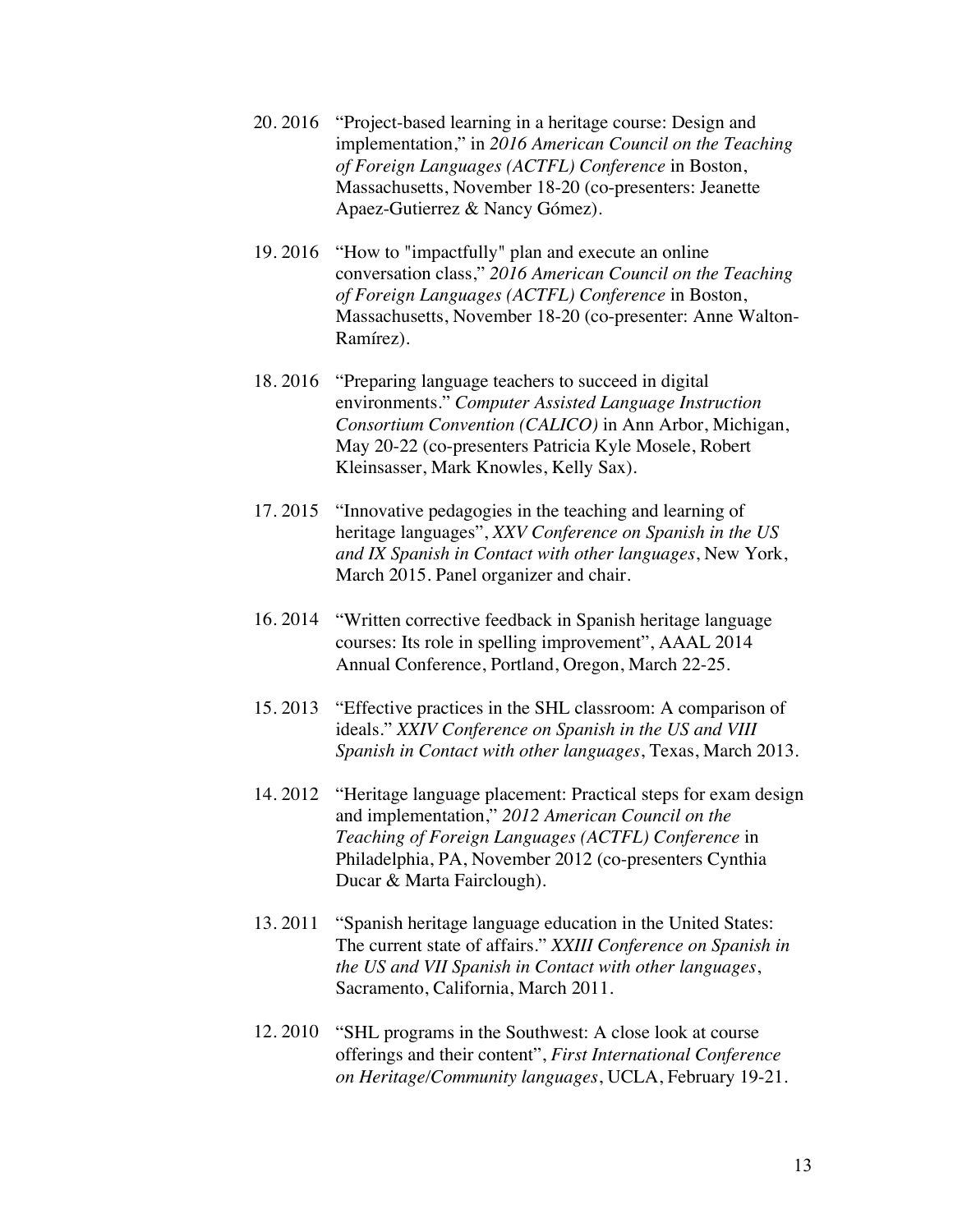- 11. 2010 "Reimagining SHL Learners: Student takes on cultural competence," *Second International Conference on the Development and Assessment of Intercultural Competence*, Tucson, Arizona, February 29-31 (co-presenters Cynthia Ducar & Ana María Relaño-Pastor).
- 10. 2009 "Breaking the silence: The nativeness issue revisited in the Spanish for heritage language learners' context", poster presentation, *AAAL 2009 Annual Conference,* Denver, Colorado, March 21-24, in absentia.
- 9. 2009 "Making connections: SHL and SFL students linguistic growth and social networks", *XXII Conference on Spanish in the US and V Spanish in Contact with other Languages*, Miami, Florida, February 19-21 (co-presenter Cynthia Ducar).
- 8. 2008 "Heritage and foreign language learners' language development: An exploration of the use of asynchronous communication exchanges." *Computer Assisted Language Instruction Consortium Convention (CALICO)* in San Francisco, California, March 20-22 (co-presenter Cynthia Ducar).
- 7. 2007 "Roundtable on Spanish for heritage speakers: Placement, materials, and research," *2007 American Council on the Teaching of Foreign Languages (ACTFL) Conference* in San Antonio, Texas, November 16-18.
- 6. 2007 "Curricular and pedagogical considerations in the SHL context: Student perspectives," *AAAL 2007 Annual Conference*, Costa Mesa, California, April 21-24 (copresenter Cynthia Ducar & Ana María Relaño-Pastor).
- 5. 2007 "¡Dime cómo hablas y te diré en qué clase debes estar! Creating your own Spanish heritage language placement exam," *XXI Conference on Spanish in the US and IV Spanish in Contact with other languages*, Arlington, Virginia, March 2007 (co-presenter Cynthia Ducar).
- 4. 2007 "Receptive bilinguals' language development in the classroom: The differential effects of heritage versus foreign language curriculum," *XXI Conference on Spanish in the US and IV Spanish in Contact with other Languages*, Arlington, Virginia, March 15-18.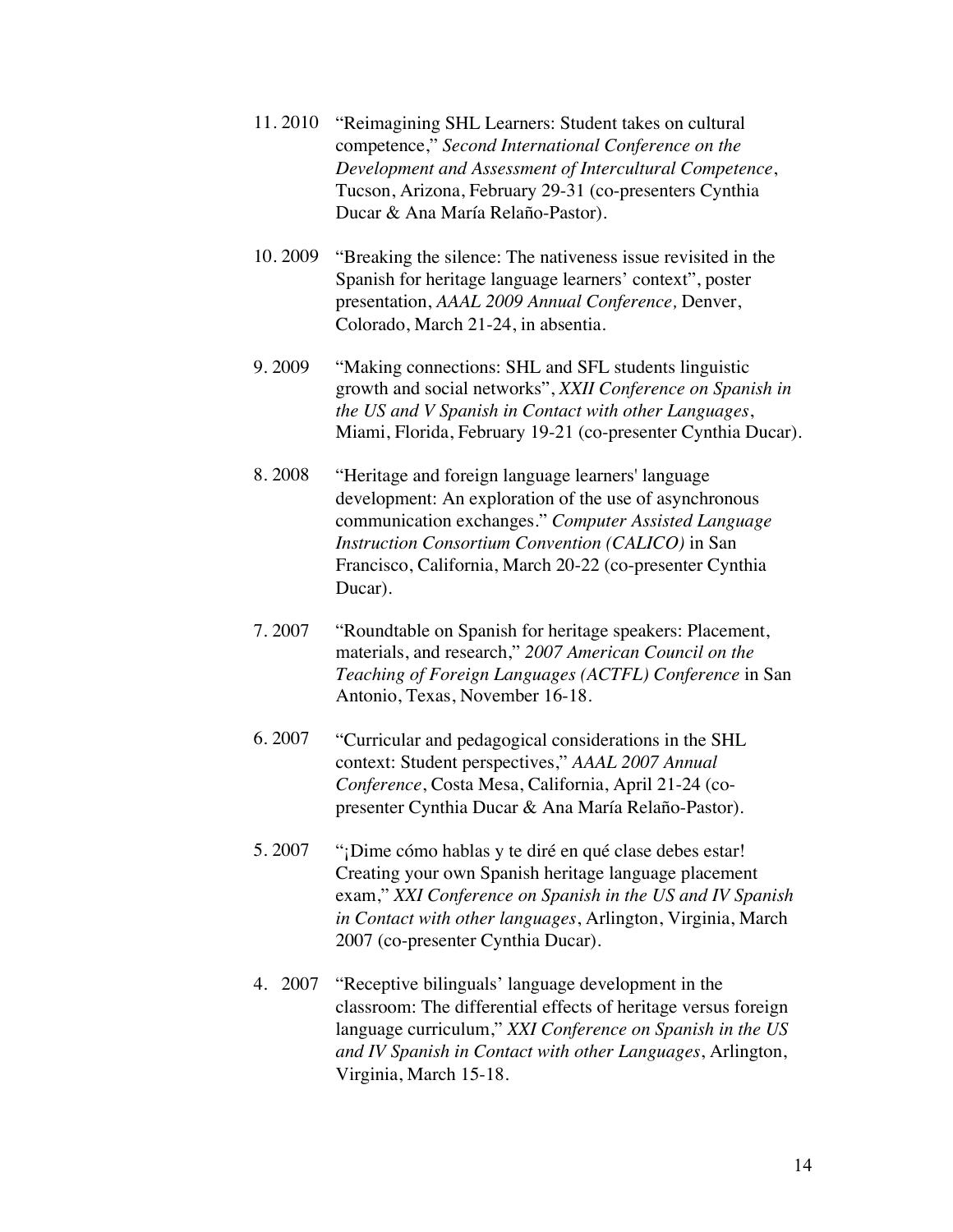- 3. 2007 "Spanish heritage language programs in the American Southwest: A snapshot of current programs," *2007 SWCOLT Conference*, Las Vegas, Nevada, April 12-15 (co-presenter Alan Beaudrie).
- 1. 2006 "The acquisition of orthography in the heritage language classroom: An action research study," *2006 American Council on the Teaching of Foreign Languages (ACTFL) Conference* in Nashville, Tennessee, November 17-19.
- 1. 2006 "Spanish heritage language placement exams: An introduction and model for implementation," *Computer Assisted Language Instruction Consortium Convention (CALICO)* in Waikiki, Hawaii, May 18-20 (co-presenters Cynthia Ducar & Hale Thomas).

#### **Regional/local conferences**

| 6.2017 | "Curricular and programmatic considerations for<br>Arabic heritage learners," SILC Workshop,<br>Tempe, ASU, January 13.                                                                                                   |
|--------|---------------------------------------------------------------------------------------------------------------------------------------------------------------------------------------------------------------------------|
| 5.2015 | "The key to planning an engaging and successful<br>curriculum for heritage learners," AZLA<br>Conference, ASU, October 3 (co-presenters<br>Jeanette Apaez-Gutierrez & Nancy Gómez).                                       |
| 4.2011 | "Cultural and language boundaries: How Spanish<br>heritage language courses meet the needs of<br>Hispanic students," Beyond Boundaries<br>Symposium, University of Arizona, December 13<br>(co-presenter Alan Beaudrie).  |
| 3.2007 | "Successful strategies to teach the written accent"<br>mark in Spanish heritage language classes," AZLA<br>Conference, Pima Community College, October<br>$5-6.$                                                          |
| 2.2006 | "Maximizing the heritage language learner's<br>satisfaction and language development in the<br>classroom: Students' perceptions and pedagogical<br>implications," AZLA Conference, University of<br>Arizona, October 6-7. |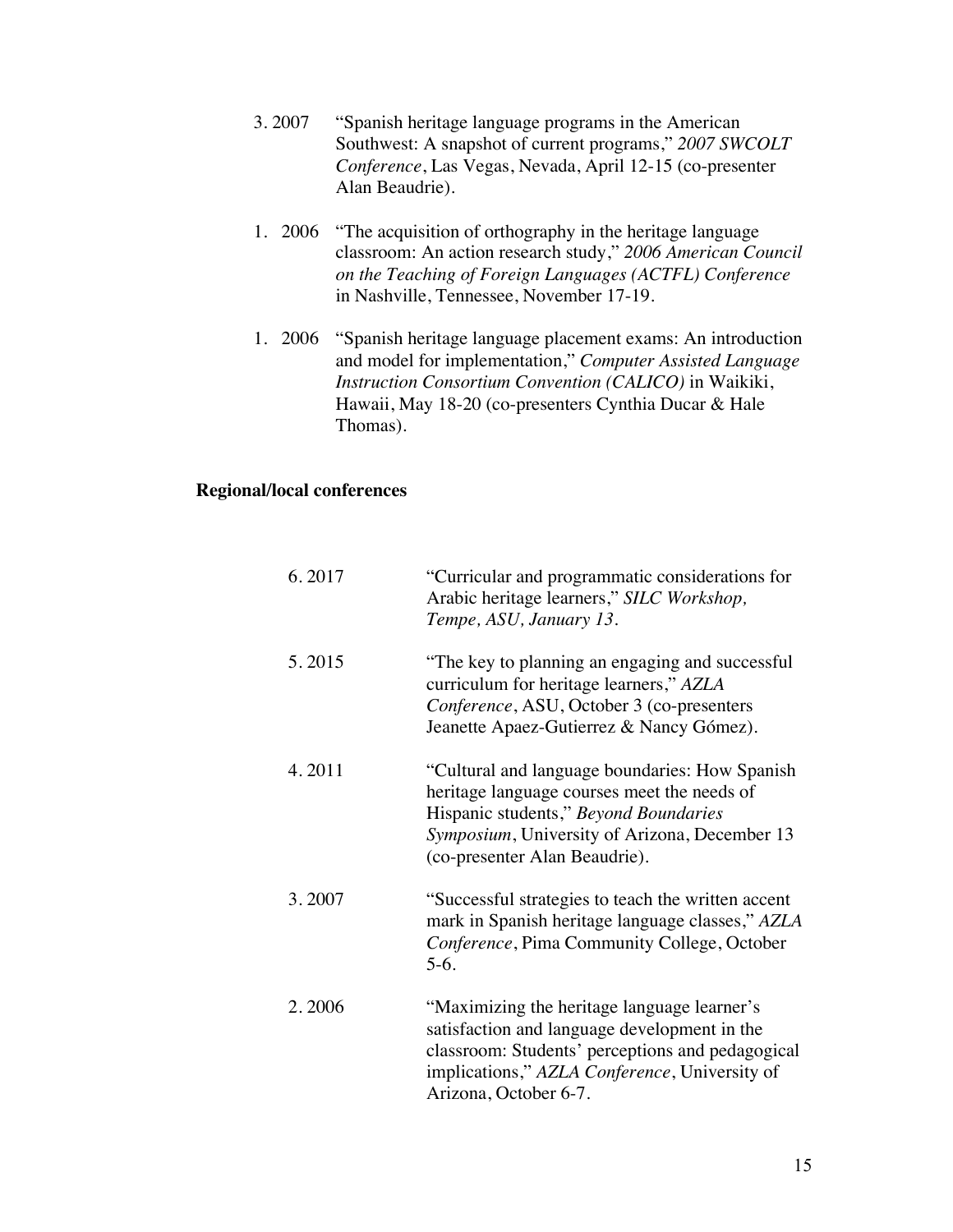1. 2006 "El acento ortográfico en español: La relación con la percepción de la sílaba tónica y sus implicaciones para la clase de español como lengua extranjera," *16th Annual Graduate and Professional Symposium on Hispanic and Luso-Brazilian Literature, Language and Culture*, University of Arizona, February 16-18.

## **HONORS AND AWARDS**

| 2020          | Faculty Mentor Award, SILC                                           |
|---------------|----------------------------------------------------------------------|
| 2019          | Outstanding Graduate College Faculty Mentor Award (Doctoral Mentor)- |
|               | Nomination                                                           |
| 2018          | Outstanding Faculty Mentor Award (ASU's FWA)                         |
| 2017          | <b>Connected Academics Champion Mentor Award</b>                     |
| 2017          | Honorary Member, Sigma Delta Pi Hispanic Collegiate Honor Society    |
| 2013          | SHL SIG Excellence in Service Award (ACTFL)                          |
| 2011          | Departmental Nomination Distinguished Undergraduate Mentoring        |
|               | Award-College of Humanities                                          |
| 2006          | Marshall Foundation Dissertation Fellowship, University of Arizona   |
| 2006          | Herbert E. Carter Travel Award, University of Arizona                |
| 2005          | Underrepresented Minority Final Project Fund, University of Arizona  |
| 2005          | Graduate Fellowship, University of Arizona                           |
| 2005          | Graduate Registration Scholarship, University of Arizona             |
| 2004          | Centennial Achievement Graduate Student Award (Nomination),          |
|               | University of Arizona                                                |
| $2003 - 2004$ | Foreign Language and Area Studies Fellowship (FLAS), University of   |
|               | Arizona                                                              |
|               |                                                                      |

## **GRANTS**

| 2020-2023 | Spencer Foundation Small Research Grant: "Heritage<br>language instruction in higher education: Improving learning<br>outcomes for linguistic minority students." \$50,000. Not<br>funded. |
|-----------|--------------------------------------------------------------------------------------------------------------------------------------------------------------------------------------------|
| 2017      | Technology development grant, SILC. \$2000.                                                                                                                                                |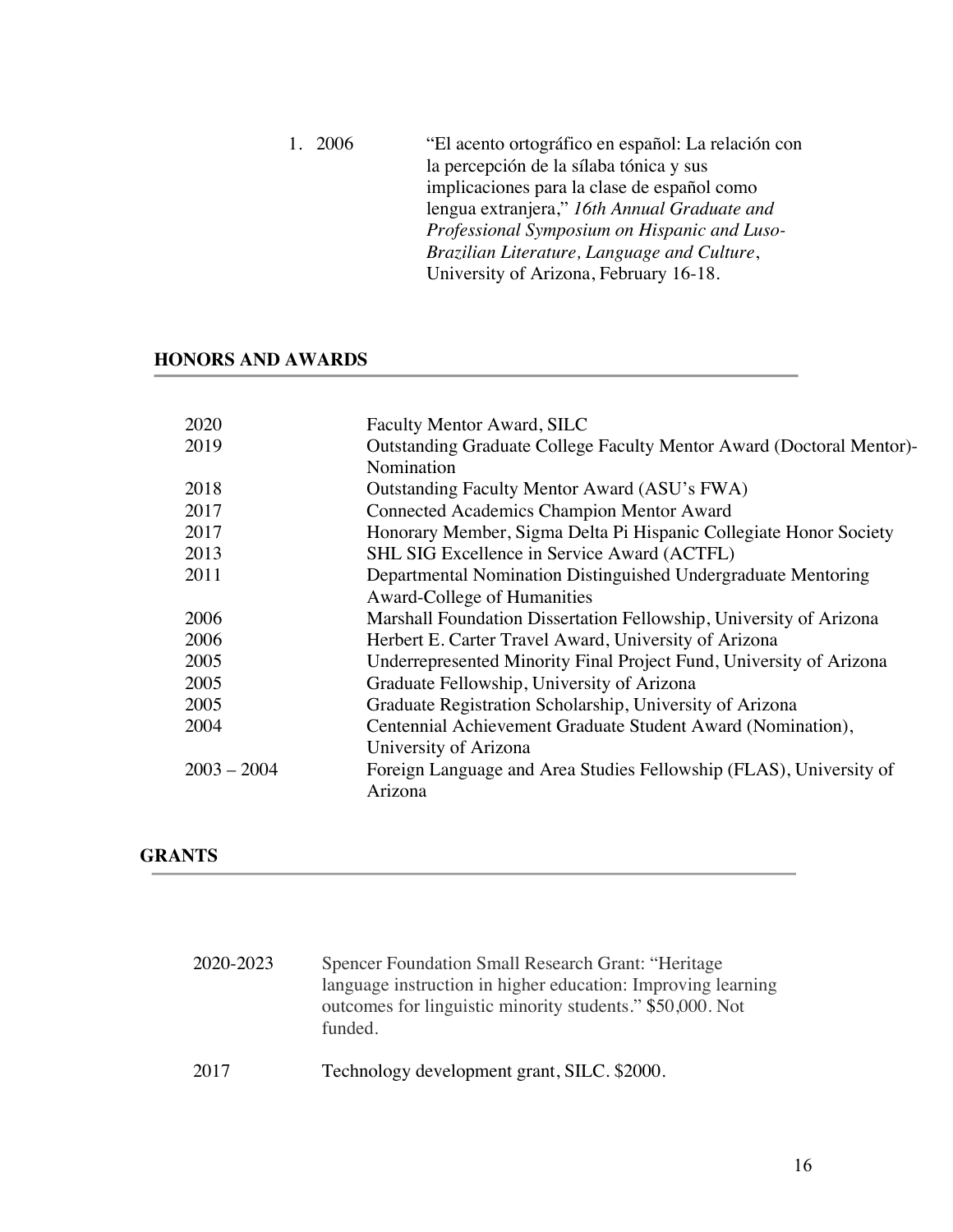| 2014-2015        | College of Humanities Initiative Grant, Co-PI (with Ana<br>Carvalho). \$5,000. |
|------------------|--------------------------------------------------------------------------------|
| <b>Fall 2006</b> | Student/Faculty interaction grant (UA-Amount: \$239)                           |
| Spring 2007      | Student/Faculty interaction grant (UA-Amount: \$220)                           |
| <b>Fall 2007</b> | XEROX grant (for student/faculty interaction event) (UA-<br>Amount: \$320)     |
| Spring 2008      | Student/Faculty interaction grant (UA-Amount: \$290)                           |
| <b>Fall 2008</b> | IKON grant (for student/faculty interaction event) (UA-<br>Amount: \$300)      |
| <b>Fall 2009</b> | XEROX grant (for student/faculty interaction event) (UA-<br>Amount: \$350)     |
| <b>Fall 2010</b> | IKON grant (for student/faculty interaction event) (UA-<br>Amount: \$343)      |
| <b>Fall 2011</b> | IKON grant (for student/faculty interaction event) (UA-<br>Amount: \$490)      |
| <b>Fall 2012</b> | XEROX grant (for student/faculty interaction event) (UA-<br>Amount: \$420)     |
| <b>Fall 2013</b> | XEROX grant (for student/faculty interaction event) (UA-<br>Amount: \$430)     |

# **SERVICE/OUTREACH**

# **Editorial Work**

| 2019-present    | Editorial Board Member, Spanish as a Heritage Language<br>Journal.                                       |
|-----------------|----------------------------------------------------------------------------------------------------------|
| 2018-present    | Associate Editor, <i>Heritage Language Journal</i> .                                                     |
| 2015-2018.      | Book Review Editor, <i>Heritage Language Journal</i> .                                                   |
| $2016$ -present | Editorial Board: The Graduate Journal of Bilingualism,<br>Language Contact and Heritage Languages (ASU). |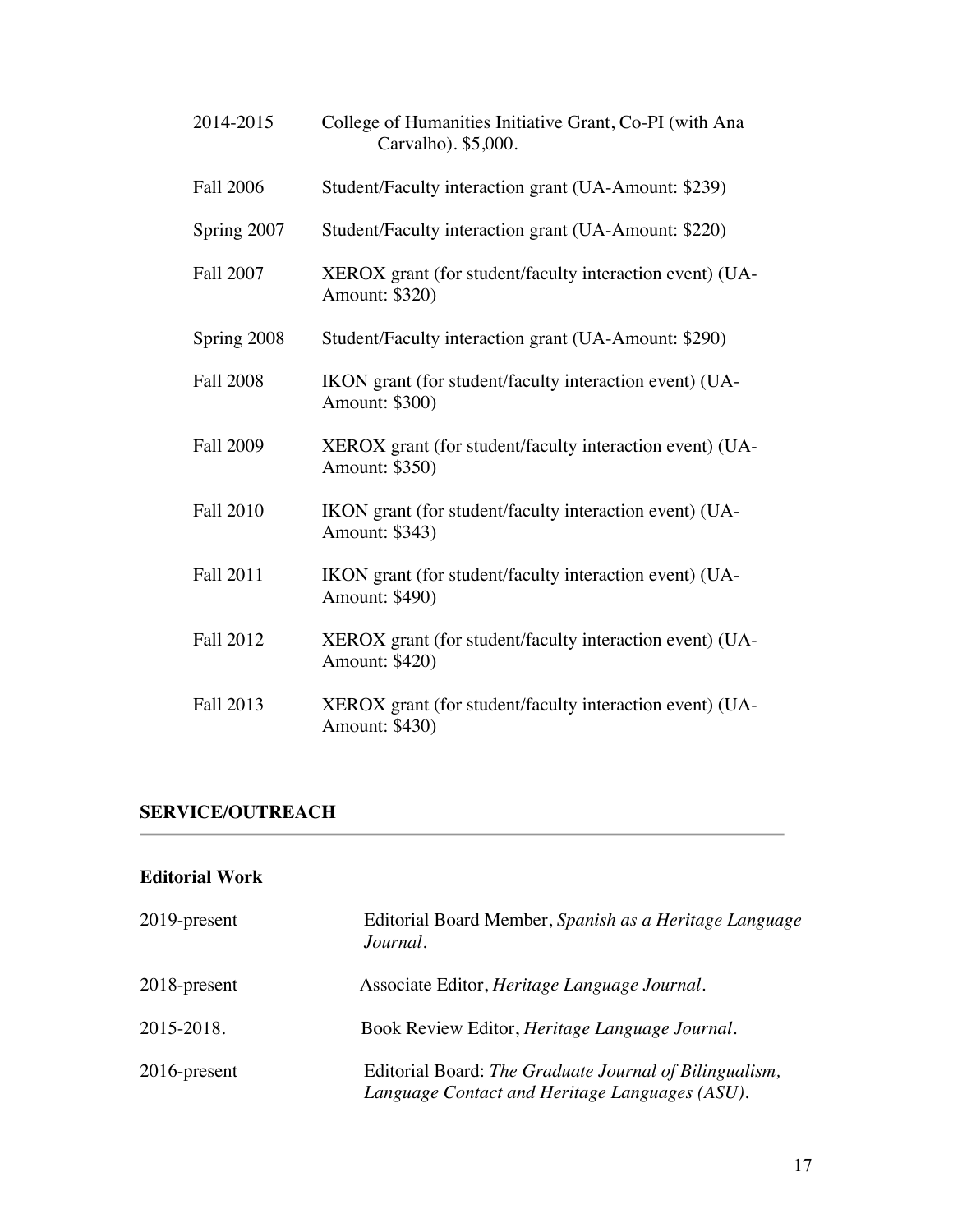2007-2021 Outside reviewer:

*Routeledge, Book series proposal (2020) Routeledge, Book proposal (2020) Language (2020,* 1 article) *Hispania* (2019, 2 articles) *Language Testing (2019, 1 article) Language, Culture, and Curriculum* (2019-1 article) *Language Testing (2018, 1 article) Edited book: El español como lengua de herencia (2018, 1 chapter)*. *Hispania* (2018, 1 article)

*Journal of Language, Identity & Education* (2018, 1 article)

*Edited book on* the 26th Conference on Spanish in the United States & 11th Conference on Spanish in Contact with Other Languages (2018, 1 article).

*Heritage Language Journal* (2018, 1 article)

*Spanish Journal of Applied Linguistics* (2018, 1 article)

*Spanish Language Teaching* (2018, 1 article)

*Modern Language Journal* (2017, 1 article)

*Heritage Language Journal* (2017-1 article)

*Hispania* (2017, 2 articles)

*Spanish Language Teaching* (2017, 1 article)

Book on language attitudes towards Spanish, Portuguese and related languages (2017-1 article)

*Canadian Modern Language Journal* (2016, 1 article)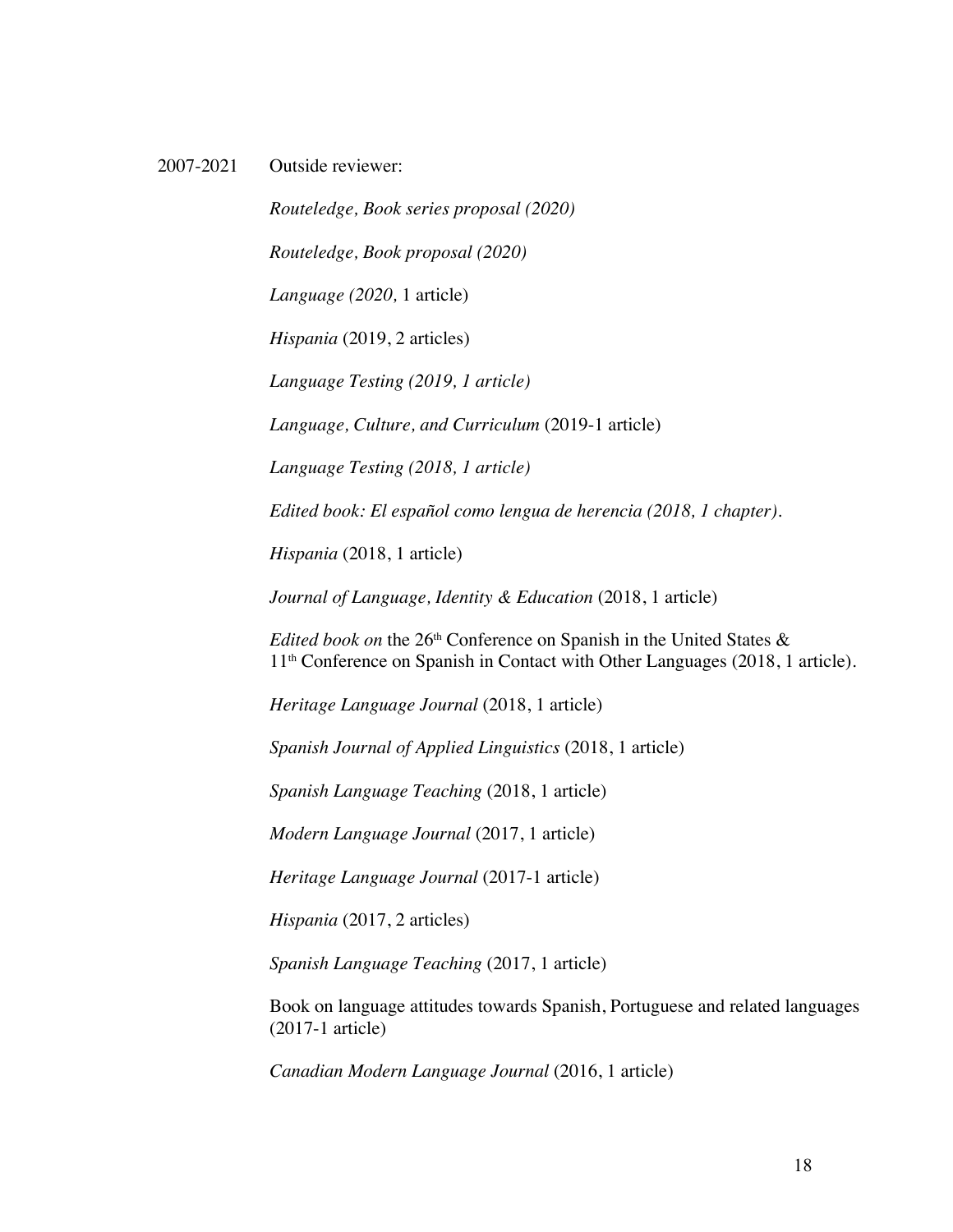*Heritage language education*, 1 book proposal (2016)

Modern Language Journal, (2016, 1 article)

Heritage Language Journal, (2016-1 article)

*Studies in Hispanic and Lusophone Linguistics* (2015-1 article)

*Second Language Research, (2015-1 article)* 

*Modern Language Journal, (2014-1 article)*

*International Journal of Bilingual Education and Bilingualism* (2013-2015-2 articles)

*Innovative research and practices in second language acquisition and bilingualism* (2012-1 article)

*Intercultural Competence Selected Proceedings* (2012-1 article)

*Foreign language Annals* (2007-2008-2011-2012-2013-2019-2020-9 articles)

*Heritage Language Journal* (2008-2010-2 articles)

*Español en Estados Unidos: Cuestiones sociolingüísticas, políticas y Pedagógicas (2009-1 article)*

*Language, Culture, and Curriculum* (2010-2011-2012-2013-2019-5 articles)

*Studies in Hispanic and Lusophone Linguistics* (2009-1 article)

Center for Applied Linguistics (2011-1 article)

#### **National & International Service**

| 2020      | Abstract Review Committee. Hispanic Linguistic Symposium. Winston Salem,<br>North Carolina. |
|-----------|---------------------------------------------------------------------------------------------|
| 2019      | Abstract Review Committee. 7 <sup>th</sup> Symposium on Spanish as a Heritage Language.     |
| 2018      | Referee for Tenure and Promotion. University of Nebraska Omaha.                             |
| 2018-2020 | Member of the Grant Advisory Board for "Interdisciplinary Program to Prepare                |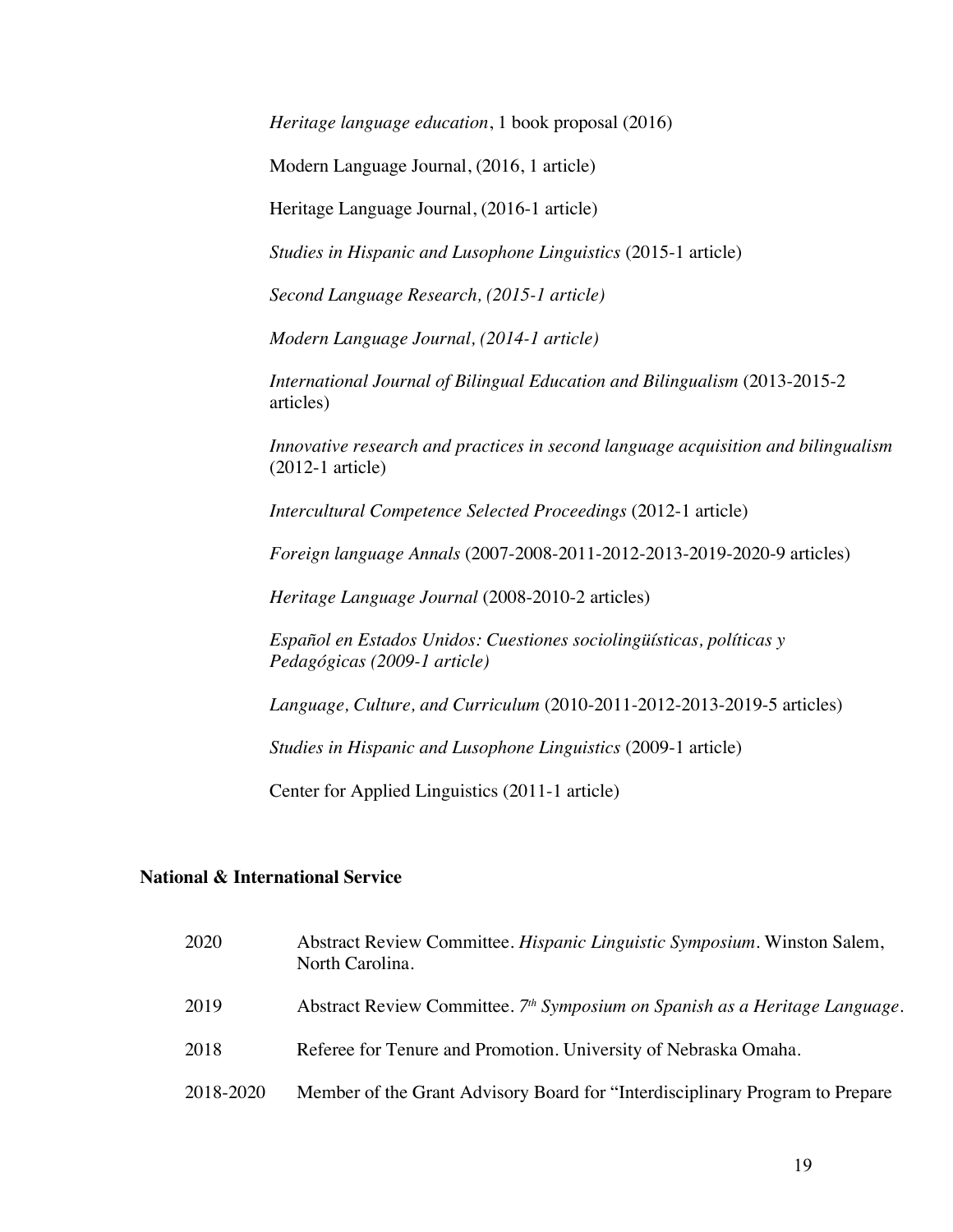Faculty in Evidence-Based Interventions for English Language Learners with Learning Disabilities." Department of Speech and Hearing Science, Arizona State University.

- 2017 Referee for Tenure and Promotion. Texas Tech University.
- 2017 Outside examiner for doctoral thesis entitled: "The Argentinean Community in Australia: Understanding Community Language, Dialect, and Identity." Griffith University, Australia.
- 2017 L2 Methodology specialist. FLTA orientation. August. ASU.
- 2017 Book reviewer for Lingro-learning.
- 2017 Abstract Review Committee. LASSO conference.
- 2017 Abstract Review Committee. Conference on Spanish in the US/Spanish in Contact with Other Languages.
- 2016 Abstract Review Committee. 4th Symposium on Spanish as a Heritage Language.
- 2015 Abstract Review Committee. 3rd Symposium on Spanish as a Heritage Language.
- 2015 Abstract Review Committee. 1st International Symposium on Language Attitudes toward Portuguese, Spanish and Related Languages.
- 2014-2015 Book reviewer for Pearson.
- 2014 Abstract Review Committee. 2nd Symposium on Spanish as a Heritage Language.
- 2012 Co-organizer of the 6st International Spanish Sociolinguistics Workshop, University of Arizona, April 12-14, 2012.
- 2012 Chair, session: "Spanish as a Heritage Language", 6<sup>st</sup> International Spanish Sociolinguistics Workshop, University of Arizona, April 12-14, 2012.
- 2012 Organizer, *Spanish for Native Speakers (SNS) Special Interest Group (SIG)* sessions, 2012 *ACTFL conference,* Philadelphia, PA, November, 2012.
- 2012 Member, American Council on the Teaching of Foreign Languages (ACTFL) Spanish Scholarship Committee.
- 2012-2015 Member of the Abstract Review Committee, 2012 University of Illinois at Chicago Bilingualism Forum.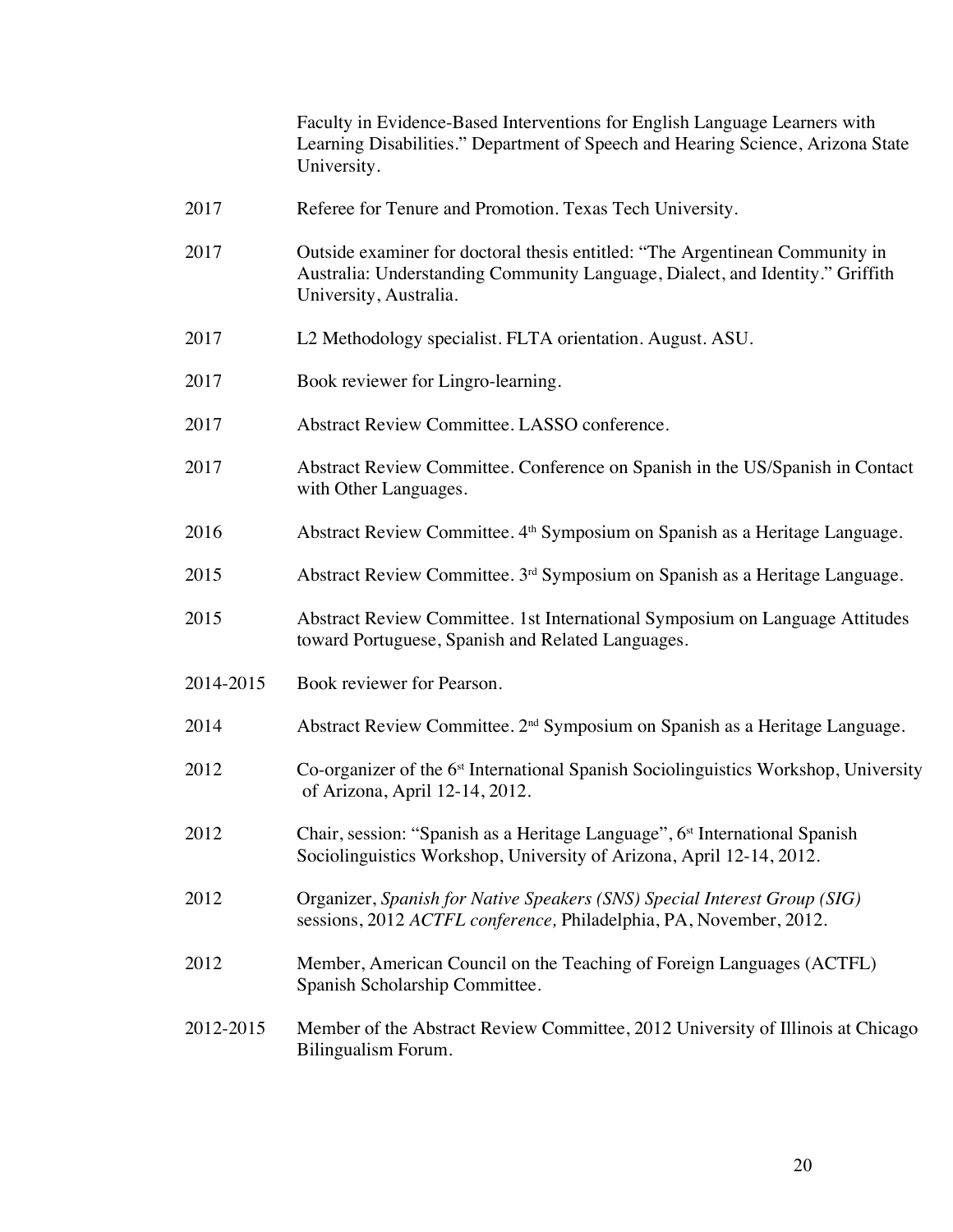| 2012      | Member of the Abstract Review Committee, 2012 Intercultural Competence<br>conference, University of Arizona.                                                                              |
|-----------|-------------------------------------------------------------------------------------------------------------------------------------------------------------------------------------------|
| 2011-2013 | Moderator for Spanish for heritage learners listserv sponsored by Center for<br>Applied Linguistics (CAL).                                                                                |
| 2010-2012 | Elected Chair of Spanish for Native Speakers (SNS) Special Interest Group (SIG),<br>American Council on the Teaching of Foreign Languages (two-year term).                                |
| 2009-2010 | Elected Vice-chair of Spanish for Native Speakers (SNS) Special Interest Group<br>(SIG), American Council on the Teaching of Foreign Languages (two-year term).                           |
| 2010      | Chair of a session, entitled "Korean: Best practices II", First International<br>Conference on Heritage/Community languages, UCLA, February 20.                                           |
| 2009      | Member of organizing committee of the 39 <sup>th</sup> Linguistics Symposium on Romance<br>Languages. University of Arizona. March 27-29, 2009.                                           |
| 2009-2011 | Book reviewer for John Wiley & Sons, Inc.                                                                                                                                                 |
| 2008      | Member of Review Committee for US-Mexico Training, Internships, Exchanges<br>and Scholarships (TIES) peer review with Higher Education for Development<br>(HED), Washington, DC., funded. |
| 2008      | Book reviewer for Vista Higher Learning and Prentice Hall.                                                                                                                                |
| 2007      | Invited Reviewer for PSC-CUNY Interdisciplinary Grant.                                                                                                                                    |
| 2006-2008 | Elected treasurer of Spanish for Native Speakers Special Interest Group, American<br>Council on the Teaching of Foreign Languages (two-year term).                                        |
| 2006      | Spanish for Native Speakers Advisory Board meeting, Vista Higher Learning,<br>November 18.                                                                                                |

# **Local/State Service and Outreach**

| 2019    | Heritage Share Fair (Chair) (Annual)                                   |
|---------|------------------------------------------------------------------------|
| 2018    | Heritage Share Fair (Chair) (Annual)                                   |
| 2018    | SILC Graduate Student Colloquium (Founder & Chair) (monthly)           |
| 2016-17 | Spanish Linguistic Talks, SILC (Founder & Chair) (monthly)             |
| 2016    | Third Foreign/heritage Annual Share Fair, SILC, ASU (Founder & Chair). |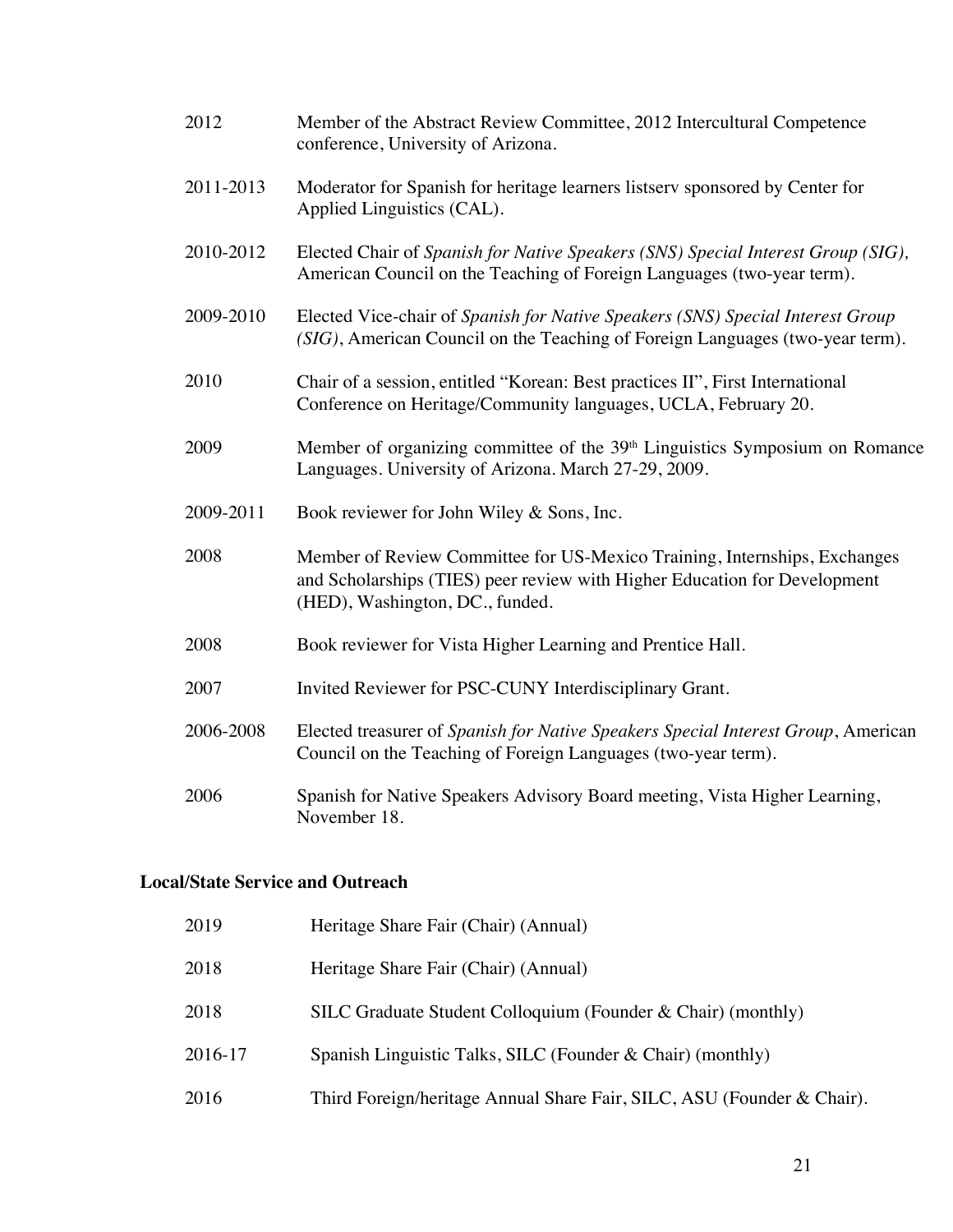| 2016      | Spanish heritage language course options, Advising series, SILC, ASU.                                                                                                                                            |
|-----------|------------------------------------------------------------------------------------------------------------------------------------------------------------------------------------------------------------------|
| 2015      | Second Foreign/heritage Annual Share Fair, SILC, ASU (Founder & Chair).                                                                                                                                          |
| 2014      | First Foreign/heritage Annual Share Fair, SILC, ASU (Founder & Chair).                                                                                                                                           |
| 2012-2014 | Arizona Assurance Mentor-University of Arizona                                                                                                                                                                   |
| 2012      | Spanish advising and placement representative, Spanish and Portuguese<br>Department, New Student Orientation, June, 14, 19, 21.                                                                                  |
| 2012      | Presented at 'Breakfast with High School Teachers' on mixed FL/HL classes,<br>Spanish & Portuguese Department, April 7.                                                                                          |
| 2012      | Moderator, session "SLAT: Motivations for Learning," 22nd Annual Graduate<br>and Professional Symposium on Hispanic and Luso-Brazilian Literature,<br>Language and Culture, University of Arizona, February 23.  |
| 2012      | Presented at the University Professional Advising Council (UPAC) on identifying<br>and advising Spanish heritage language learners at the University of Arizona,<br>March 14.                                    |
| 2011      | Spanish advising and placement representative, Spanish and Portuguese, New<br>Student Orientation, June, 24, 28; July 1st.                                                                                       |
| 2011      | Moderator, session "Temas de lingüística y fonética," 21st Annual Graduate and<br>Professional Symposium on Hispanic and Luso-Brazilian Literature, Language<br>and Culture, University of Arizona, February 19. |
| 2010      | "Writing to publish", Conversations on the Profession workshop". Spanish $\&$<br>Portuguese Department, October 15.                                                                                              |
| 2007-2014 | Organizer and fund-raiser of Student/Faculty interaction day for heritage learners<br>program (bi-annual event), Reid Park.                                                                                      |
| 2007-2008 | Southern Arizona Language Fair – K-16 Outreach – Organizer of heritage<br>language program booth.                                                                                                                |
| 2008      | Presented at University Professional Advising Council (UPAC) on identifying<br>and advising Spanish heritage language learners at the University of Arizona,<br>May 14.                                          |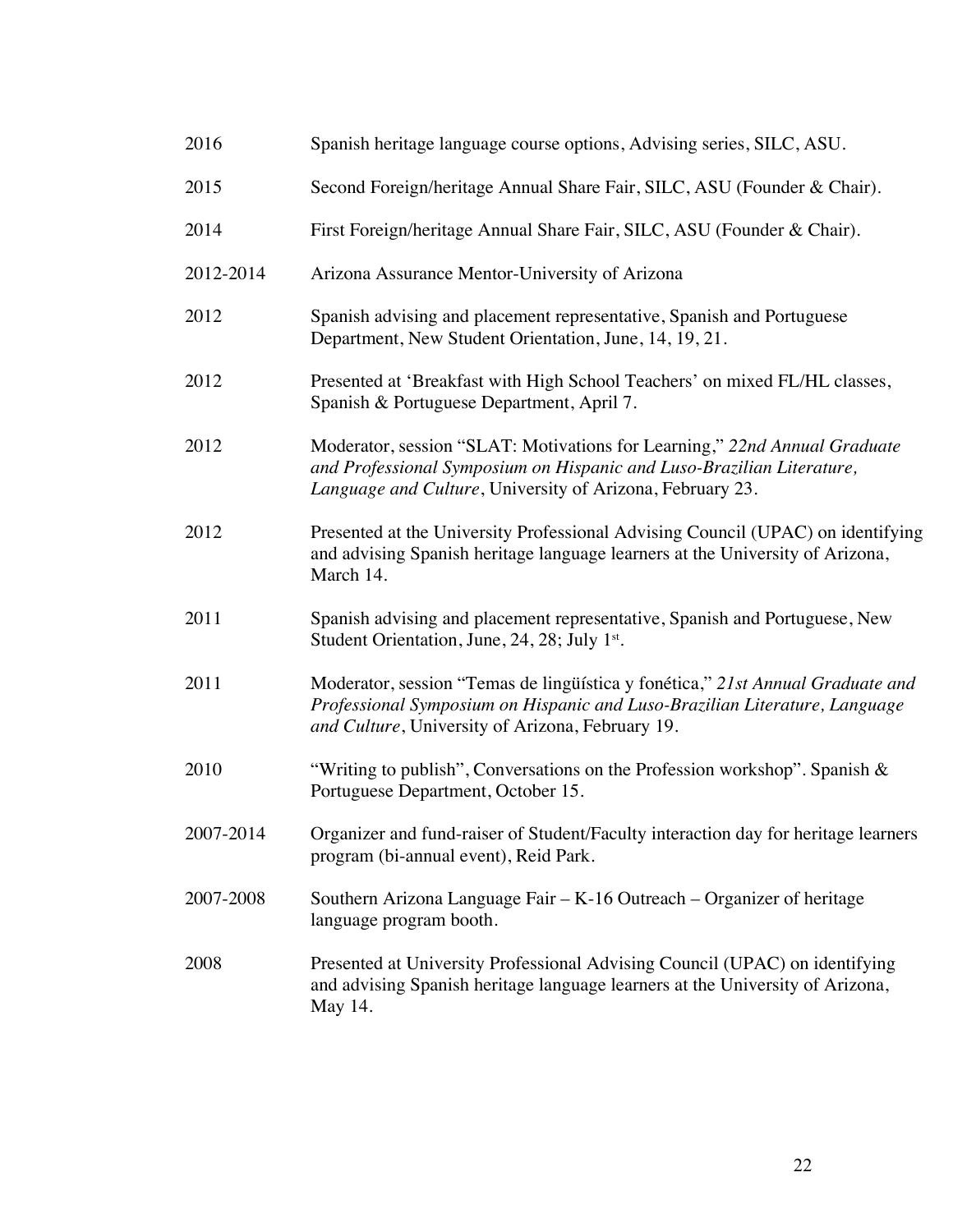| 2008        | "La tilde en español", a 3-part workshop series for Spanish heritage learners<br>program students, University of Arizona, April 8, 15, 24.                                                               |
|-------------|----------------------------------------------------------------------------------------------------------------------------------------------------------------------------------------------------------|
| 2007        | Moderator, session "Lengua y alfabetización," 17th Annual Graduate and<br>Professional Symposium on Hispanic and Luso-Brazilian Literature, Language<br>and Culture, University of Arizona, February 16. |
| 2007        | Met with the chair and faculty of the Department of languages and Spanish<br>professors at Pima Community College to articulate heritage language learners<br>programs between institutions, January 19. |
| 2007        | "What I wish I had known", Conversations on the Profession workshop. Spanish<br>& Portuguese Department, September 28.                                                                                   |
| 2007        | "La tilde en español", a 3-part workshop series for Spanish heritage learners<br>program students, University of Arizona, March 1, 6, 22.                                                                |
| 2007-2008   | Faculty mentor and tutor, Chicano/Hispano Student affairs, University of Arizona                                                                                                                         |
| 2006-2007   | Organizer, Fall 2006/2007 Heritage Language Program Social.                                                                                                                                              |
| 2006-2013   | SHL placement exam: Ongoing monitoring and revision, College of Humanities.                                                                                                                              |
| 2006        | Co-coordinator, Fifth Annual SLAT Interdisciplinary Roundtable, University of<br>Arizona.                                                                                                                |
| 2006        | Presented at University Professional Advising Council (UPAC) on identifying<br>and advising Spanish heritage language learners at the University of Arizona,<br>October 11.                              |
| 2006        | Co-coordinator, Fifth Annual SLAT Interdisciplinary Roundtable, University of<br>Arizona.                                                                                                                |
| Spring 2006 | Abstract reviewer for SLAT Interdisciplinary Roundtable (analysis section),<br>University of Arizona.                                                                                                    |

# **TA development workshops**

# **Arizona State University**

2019 (October) Guest speaker in L2 methods graduate course.

2019 (August) Heritage program (8-20): Workshop for teaching assistants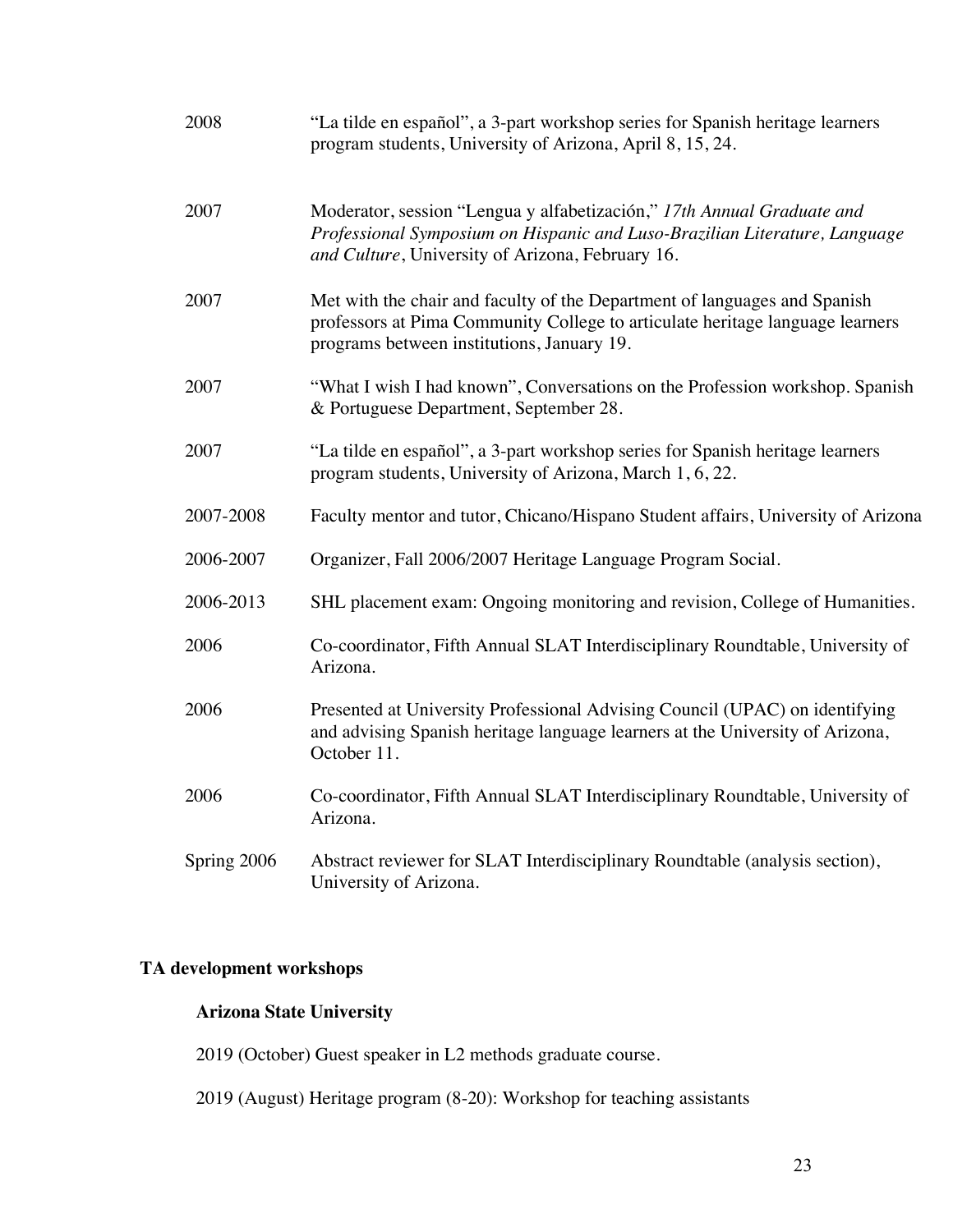2018 (August) SILC new TA orientation (8-7 to 8-17): Organizer

2018 (August) Heritage program (8-15): Workshop for teaching assistants

2017 (August) Heritage program (8-15): Workshop for teaching assistants

2017 (August) SILC new TA orientation (8-8 to 8-16): Organizer

2016 (August) SILC new TA orientation (8-8 to 8-19): Organizer

2016 (August) Spanish recurring and new TA orientation workshop (8-18/19)

2015 (January) *The Flip Method.* SILC Spanish program

2015 (August) SILC new TA orientation (8-10 to 8-20): Organizer

2014 (August) Spanish new TA orientation (8-11 to 8-22)

2014 (August) Spanish recurring and new TA orientation workshop (8-22)

2014- SHL instructors' profesional development meetings present **(**monthly)

## **University of Arizona**

| 2012      | "Process-writing for SHL learners" Spanish heritage language<br>program at Spanish & Portuguese Department, University of<br>Arizona, January 2012.                   |
|-----------|-----------------------------------------------------------------------------------------------------------------------------------------------------------------------|
| 2010      | "Rubrics and written feedback in the SHL classroom", Spanish<br>heritage language program at Spanish & Portuguese Department,<br>University of Arizona, October 2010. |
| 2008      | "Error correction in the SHL classroom", Spanish heritage<br>language program at Spanish & Portuguese Department,<br>University of Arizona, October 2008.             |
| 2007      | "The teaching and learning of reading", Spanish heritage language<br>program at Spanish & Portuguese Department, University of<br>Arizona, September 2007.            |
| 2006-2013 | "Identifying and advising heritage language learners," Graduate<br>Student Orientation, Spanish & Portuguese Department, University                                   |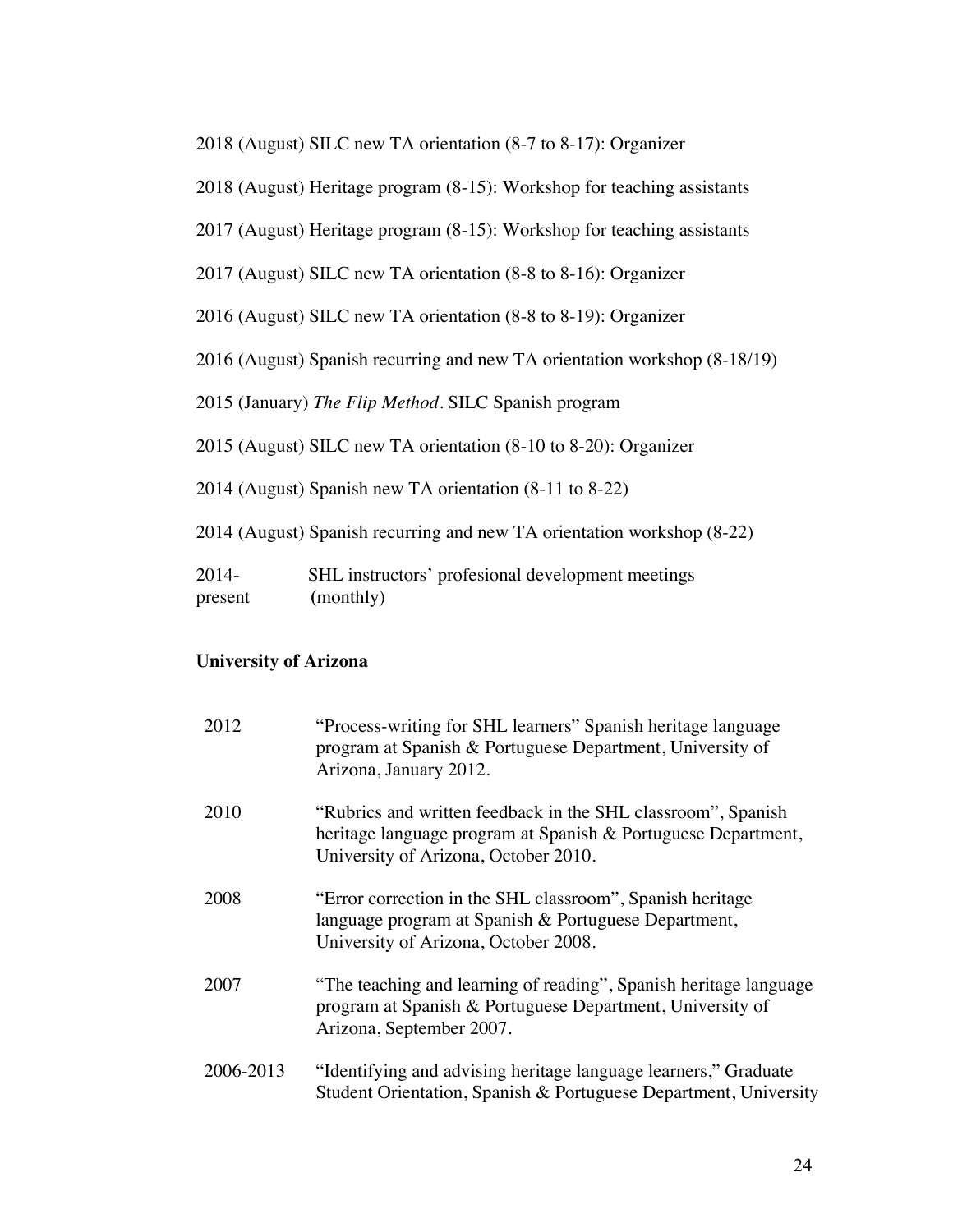of Arizona, August 2006; Spring 2007; Fall 2007; Fall 2008; Fall 2009; Fall 2010; Fall 2011.

- 2006-2013 Training workshops for instructors in the heritage language program, Graduate Student Orientation, Spanish & Portuguese Department, University of Arizona, Fall 2006; Spring 2007; Fall 2007; Spring 2008; Fall 2008; Spring 2009; Fall 2009; Spring 2010; Fall 2010; Spring 2011; Fall 2011; Spring 2012.
- 2006-2013 "Effective teaching practices share day," Spanish heritage language program, Spanish & Portuguese Department, University of Arizona, Fall 2006; Spring 2007; Fall 2007; Spring 2008; Fall 2008; Spring 2010; Fall 2010; Fall 2011; Spring, 2012.

## **University-level (Arizona State University)**

| 2019       | <b>Outstanding Faculty Mentor Awards Review Committee</b> |
|------------|-----------------------------------------------------------|
| 2018-2020  | <b>Completion Fellowship Review Committee</b>             |
| 2018-2019  | Coverdell Fellowship Committee                            |
| 2015-2016  | Member of the SILC Director search committee              |
| 2015-2016  | Member of the Latin America Fulbright committee           |
| 2015-2016. | Member of the Boren Latin America committee               |
| 2014-2015  | Member of the First-year initiative committee             |
|            |                                                           |

# **SILC (Arizona State University)**

| 2020-2021 | Chair of the clinical assistant/associate professor search<br>Spanish instructor search committee, member<br>Chair of the MA in Language Teaching committee<br>Member of the Peer Mentor Committee, Junior Faculty<br>Member of the Executive committee<br>Peer evaluator, 1 assistant professor<br>Chair of the Martínez Scholarship committee |
|-----------|-------------------------------------------------------------------------------------------------------------------------------------------------------------------------------------------------------------------------------------------------------------------------------------------------------------------------------------------------|
| 2019-2020 | Chair of the clinical assistant/associate professor search (2 times)<br>Chair of the MA in Language Teaching development committee<br>Chair of the PhD in Spanish linguistics development committee<br>Member of the Peer Mentor Committee, Junior Faculty<br>Chair of the SILC linguistics subcommittee on promotion guidelines                |
| 2018-2019 | Organizer of the pre-service TA orientation (8-7/8-19)<br>Member of the Executive committee                                                                                                                                                                                                                                                     |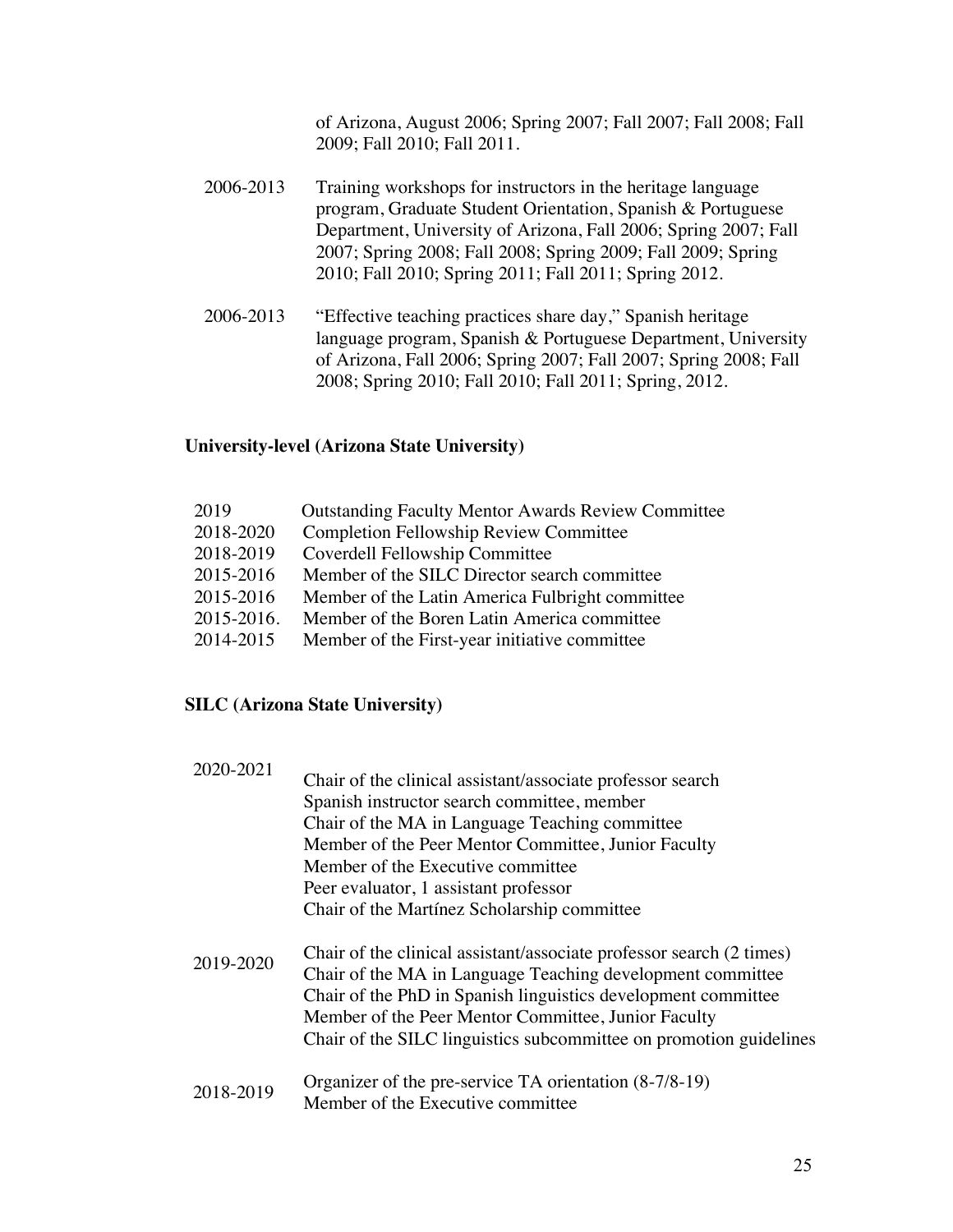Chair of the graduate steering committee Member of the 3rd Year Review Committee, Junior Faculty Member of the Spanish Linguistics position search Organizer of the SILC job search workshops Member of the SILC by-laws review committee Member of the MA in Language Teaching development committee Chair of the clinical assistant/associate professor search

2017-2018 Organizer of the pre-service TA orientation (8-8/8-16) Member of the Executive committee Chair of the graduate steering committee Member of the SILC APR committee Chair, mentor committee for junior faculty Member of the Personnel committee (elected) Member of the 3rd Year Review Committee, Junior Faculty Member of the 3rd Year Review Committee, Junior Faculty Peer evaluator, 3 assistant professors & 1 instructor Peer mentor, assistant professors (2) Chair of graduate support specialist hiring committee Chair of the SILC Graduate Student Colloquium committee

2016-2017 Organizer of the pre-service TA orientation (8-8/8-17) Member of the LPAC evaluations subcommittee Member of the SILC Pedagogy committee Member of the heritage subcommittee Working group-Annual instructor/lecturer evaluations Member of the peer-review committee Co-Chair of the language testing pedagogy sub-committee Member of the Spanish Linguistics Assistant Professor search committee Member of the Personnel committee (elected) Peer evaluator, 2 assistant professors, 1 lecturer (spring 2017)

2015-2016 Member of the Portuguese Assistant Professor search committee Member of the 3rd Year Review Committee, Junior Faculty Member of the LPAC evaluations subcommittee Member of the SILC Pedagogy committee Member of the heritage subcommittee Member of the Martínez Scholarship committee Co-Chair of the language testing pedagogy sub-committee Peer Mentor, Junior Faculty in Chinese Peer Mentor, Junior Faculty in Linguistics Working group-Annual instructor/lecturer evaluations Member of the peer-review committee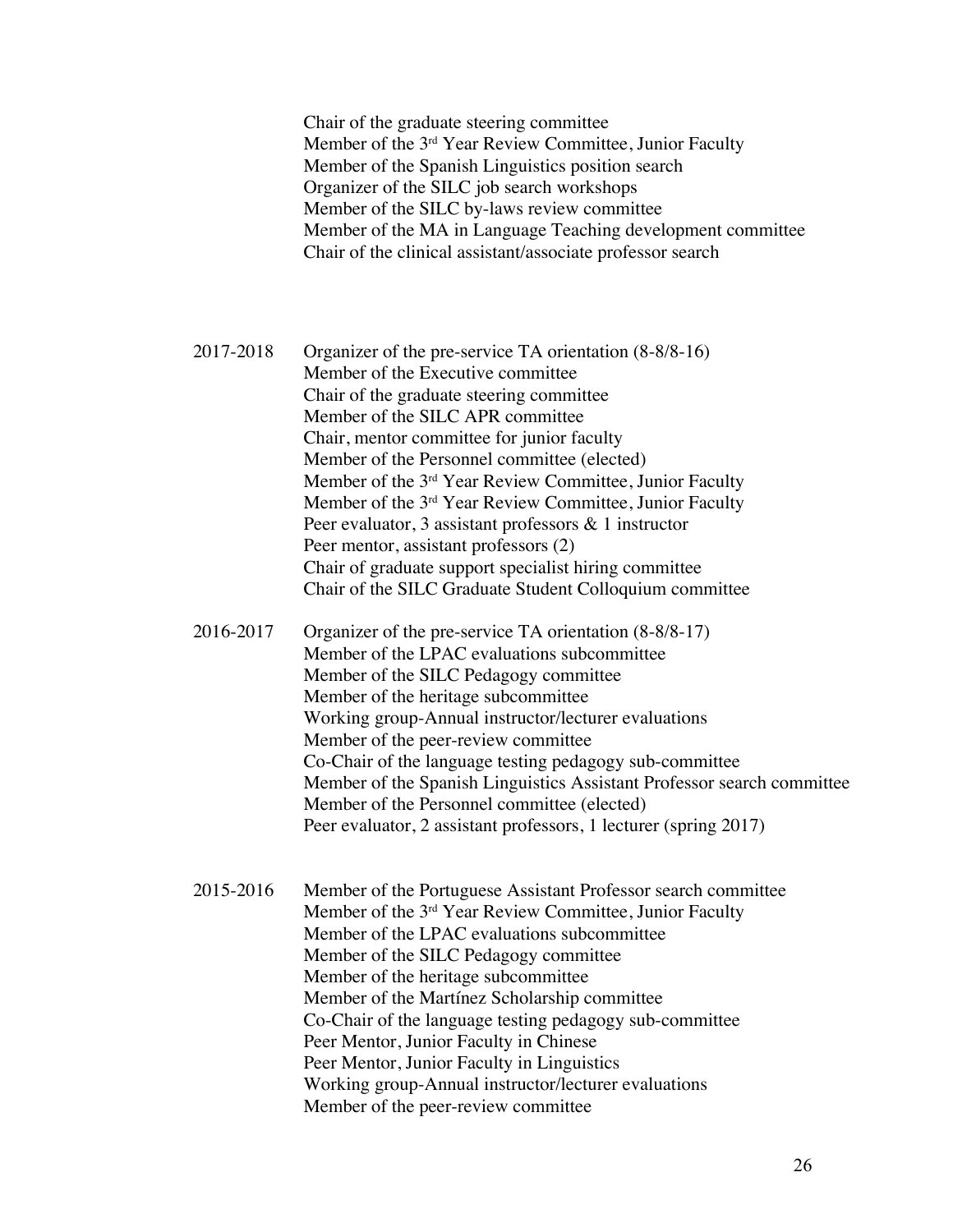2014-2015 Member of the SILC Pedagogy committee Member of the Heritage Language Pedagogy Sub-committee Member of the Chinese Assistant/Associate Professor job search Committee Member of the Martínez Scholarship committee Working group-Annual instructor/lecturer evaluations Peer-review committee

#### **Spanish section (Arizona State University)**

- 2020-2021 Member of the Spanish Linguistics graduate committee Spanish linguistics graduate and undergraduate program coordinator Chair of the Spanish Linguistics Award Committee Chair of Spanish 203 & 204 redesign committee Chair of the graduate student job search preparation committee
- 2019-2020 Chair of the Spanish Linguistics job search committee Chair of the Spanish Linguistics undergraduate committee Member of the Spanish Linguistics graduate committee Spanish linguistics graduate and undergraduate program coordinator Member of the Spanish undergraduate committee Chair of the graduate student job search preparation committee Spanish Heritage Program Outreach event: Social (by-annual) Co-chair of Spanish Heritage Student Conference (by-annual) Chair of the Spanish Linguistics Award Committee ACETS, Spanish linguistics & heritage language course evaluator Member of the *Spanish Heritage Awareness Week* organizing committee (byannual) Organizer of the pre-service Spanish heritage TA orientation (8-19) Chair of Spanish 203 & 204 redesign committee
- 2018-2019 Member of the Spanish Linguistics graduate committee Spanish linguistics graduate and undergraduate program coordinator Member of the Spanish undergraduate committee Chair of the Spanish Linguistics job search preparation committee Spanish Heritage Program Outreach event: Social (by-annual) Co-chair of Spanish Heritage Student Conference (by-annual) Chair of the Spanish Linguistics Award Committee Fullbrigtht Spanish Language evaluator, 1 student ACETS, Spanish linguistics & heritage language course evaluator Member of the *Spanish Heritage Awareness Week* organizing committee (byannual)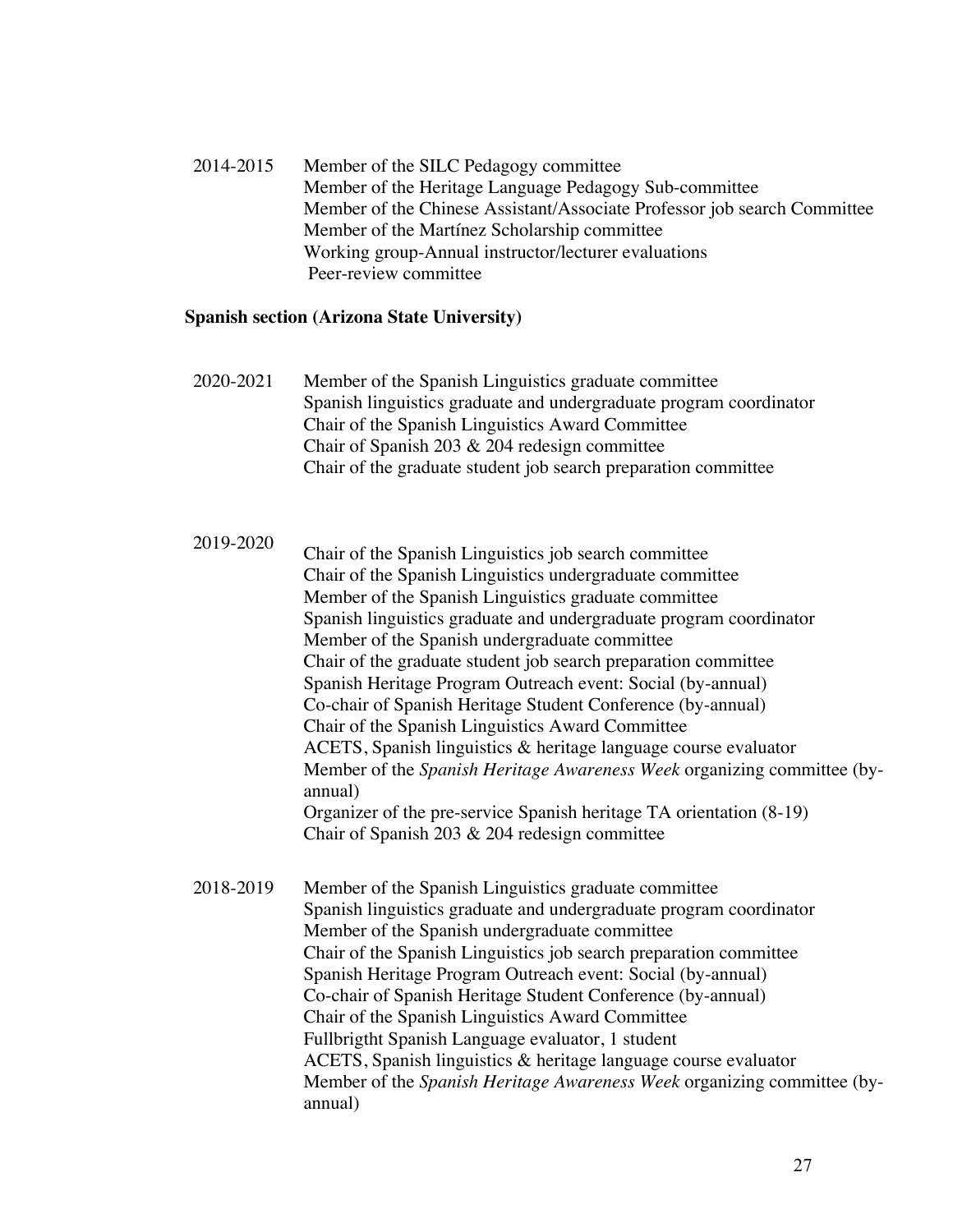| 2017-2018 | Chair of the Spanish instructor position search<br>Member of the Spanish graduate committee<br>Spanish linguistics graduate and undergraduate program coordinator<br>Spanish Heritage Program Outreach event: A picnic in the park (by-annual)<br>Co-chair of Spanish Heritage Student Conference (by-annual)<br>Chair of the Spanish Linguistics Award Committee                                                                                                                                                                                                                                                                                                                     |
|-----------|---------------------------------------------------------------------------------------------------------------------------------------------------------------------------------------------------------------------------------------------------------------------------------------------------------------------------------------------------------------------------------------------------------------------------------------------------------------------------------------------------------------------------------------------------------------------------------------------------------------------------------------------------------------------------------------|
| 2016-2017 | Chair of the Spanish instructor position searches (2)<br>Chair of the Spanish Linguistics Award Committee<br>Member of the Spanish graduate committee<br>Spanish linguistics graduate and undergraduate program coordinator<br>Spanish Open House: Organizing committee<br>Spanish Heritage Program Outreach event: A picnic in the park (by-annual)<br>Chair of the Spanish Heritage Awareness Week organizing committee (by-<br>annual)<br>Chair of Spanish Heritage Student Conference (by-annual)<br>Co-chair of the Spanish Heritage Program Outreach Committee<br>Coordinator of the Spanish writing & tutoring center (fall)<br>ACETS Spanish language course evaluator (fall) |
| 2015-2016 | Member of the Spanish graduate committee<br>Spanish linguistics graduate and undergraduate program coordinator<br>Coordinator of the Spanish writing $&$ tutoring center<br><b>ACETS</b> Spanish language course evaluator<br>Spanish Open House: Organizing committee<br>Spanish Heritage Program Outreach event: A picnic in the park<br>Chair of the Spanish Heritage Awareness Week organizing committee                                                                                                                                                                                                                                                                          |
| 2014-2015 | Member of the Spanish graduate committee<br>Chair of the Spanish language book adoption committee<br>Spanish linguistics graduate and undergraduate program representative<br>Coordinator of the Spanish writing $\&$ tutoring center<br>Faculty mentor-Club: 'Entre dos mundos'<br><b>ACETS</b> Spanish language course evaluator<br>Spanish Open House: Organizing committee                                                                                                                                                                                                                                                                                                        |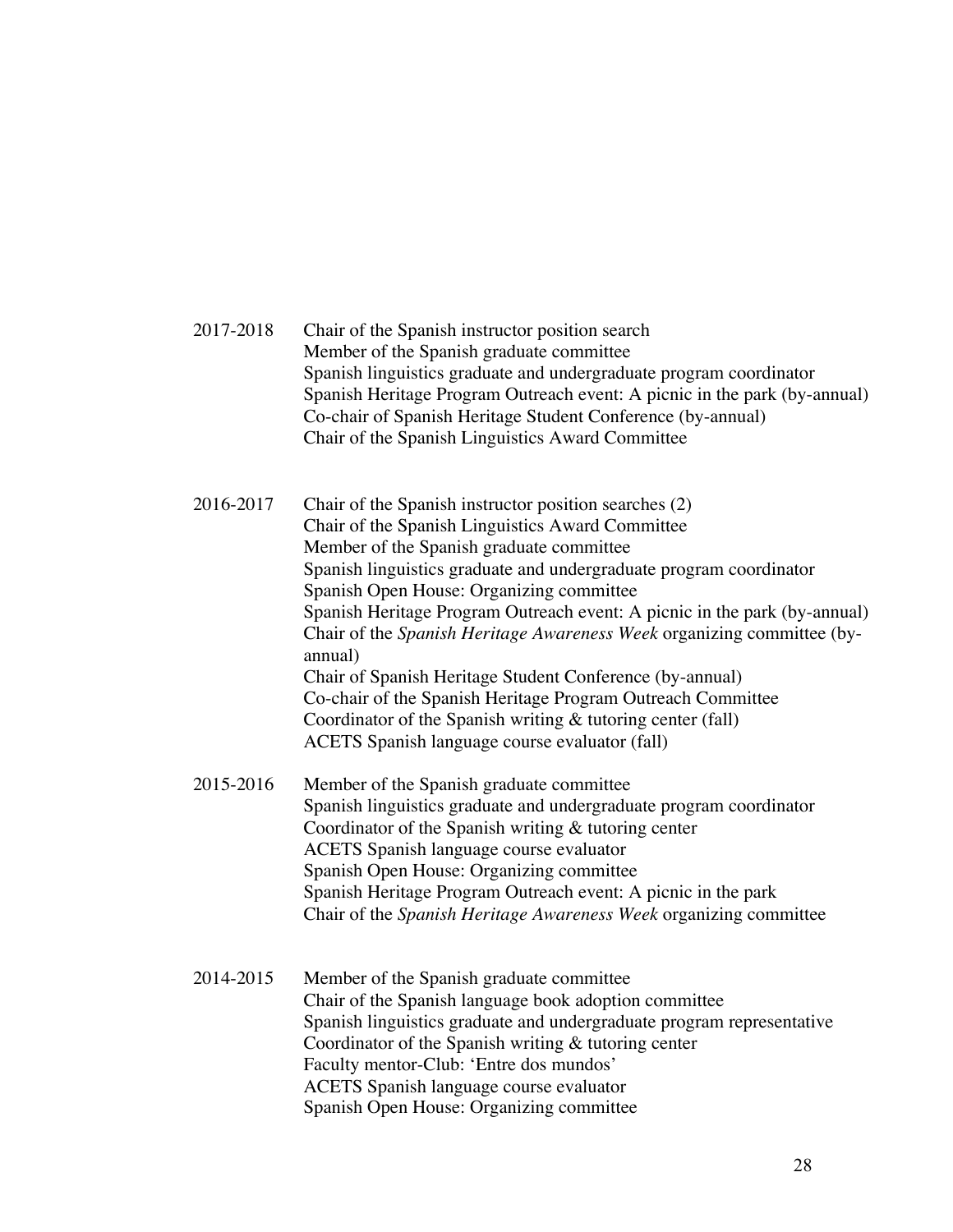Spanish Heritage Program Outreach event: A picnic in the park Chair of the *Spanish Heritage Awareness Week* organizing committee

## **Spanish and Portuguese Department Committees (University of Arizona)**

| 2013-2014 | Member of the Undergraduate Studies Committee<br>Member of the Graduate Studies Committee<br>Member of the Faculty Search Committee<br>Member of the Linguistics Committee                                                                 |
|-----------|--------------------------------------------------------------------------------------------------------------------------------------------------------------------------------------------------------------------------------------------|
| 2012-2013 | Member of the Linguistics Committee<br>Member of the Undergraduate Studies Committee                                                                                                                                                       |
| 2011-2012 | Member of the Linguistics Committee<br>Member of the Undergraduate Studies Committee<br>Member of the Annual Peer-Review Committee (elected)<br>Member of the Awards Committee<br>Chair of the Study Abroad Travel Award Committee (Spain) |
| 2010-2011 | Member of the Linguistics Committee<br>Member of the Graduate Studies Committee                                                                                                                                                            |
| 2009-2010 | Member of the Linguistics Committee<br>Member of the Graduate Studies Committee                                                                                                                                                            |
| 2007-2008 | Member of the Linguistics Committee<br>Member of the Graduate Studies Committee<br>Member of the Hispanic Linguistics Search Committee<br>Member of the Academic Program Review Committee                                                  |
| 2006-2007 | Member of the Linguistics Committee<br>Member of the Graduate Studies Committee                                                                                                                                                            |

## **Service on PhD Comprehensive examinations**

- 1. Brandon Cannon (Spanish & Portuguese, ASU) Ph.D. in Spanish Linguistics, member (Fall 2021)
- 2. Edgar Olazagaste (Spanish & Portuguese, ASU) Ph.D. in Spanish Linguistics, Member (Fall 2021)
- 3. Ashley Lenz (Spanish & Portuguese, ASU) Ph.D. in Spanish Linguistics, Cochair (Fall 2020)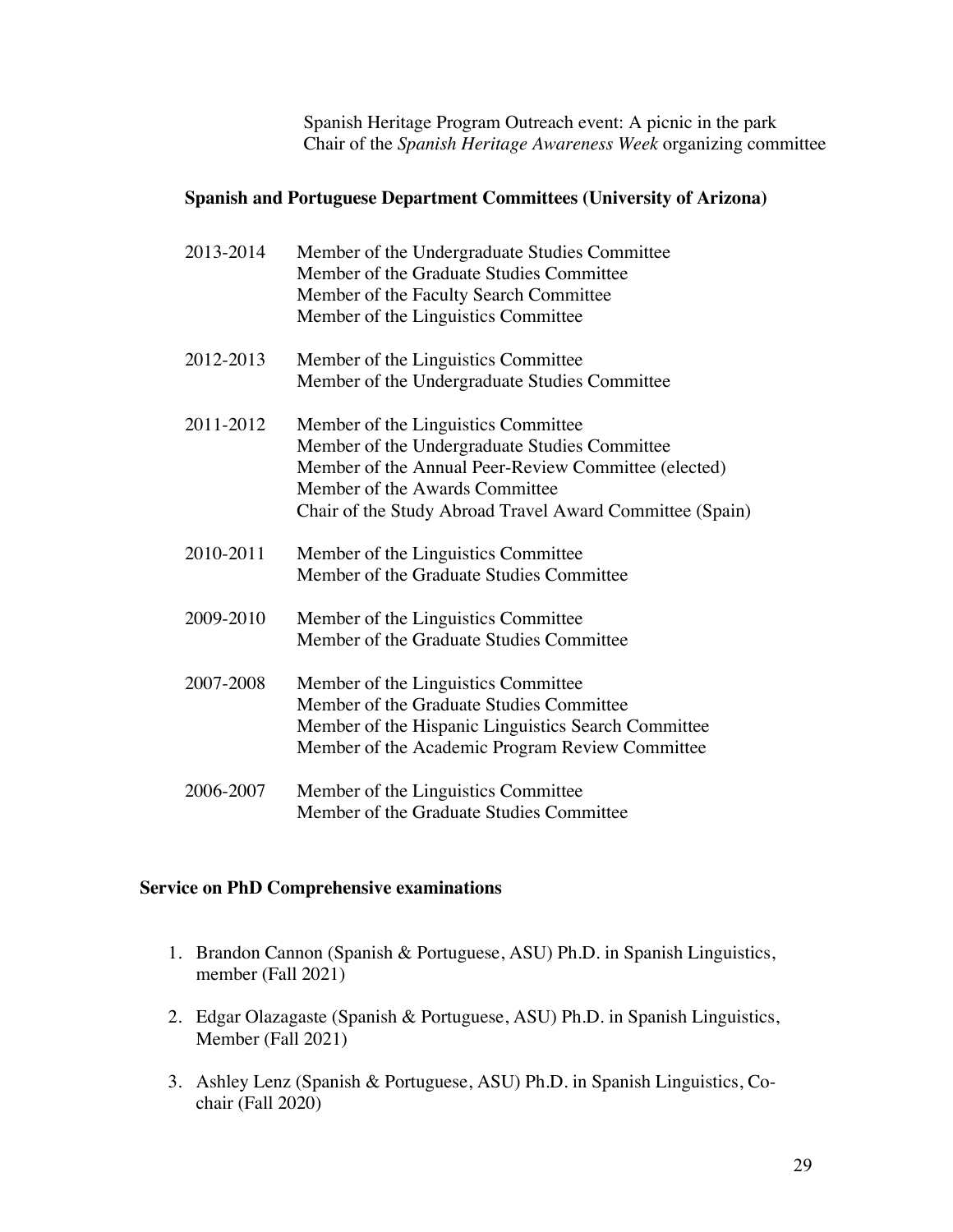- 4. Leslie del Carpio (Spanish & Portuguese, ASU) Ph.D. in Spanish Linguistics, Cochair (Fall 2020)
- 5. Valeria Ochoa (Spanish & Portuguese, ASU) Ph.D. in Spanish Linguistics, Chair (Fall 2020)
- 6. Melissa Negrón, (Spanish & Portuguese, ASU) Ph.D. in Spanish Linguistics, Chair (Fall 2020)
- 7. Nayibe Azzad, (Spanish & Portuguese, ASU) Ph.D. in Spanish Linguistics, Chair (Fall 2019)
- 8. Lluis Algué-Salas, (Spanish & Portuguese, ASU) Ph.D. in Spanish Linguistics, Chair (Fall 2018)
- 9. Angelica Amezcua, (Spanish & Portuguese, ASU) Ph.D. in Spanish Linguistics, Chair (Fall 2018)
- 10. Tim Ashe, (Spanish & Portuguese, ASU) Ph.D. in Spanish Linguistics, Co-Chair (Fall 2018)
- 11. Rosti Vana, (Spanish & Portuguese, ASU) Ph.D. in Spanish Linguistics, Co-Chair (Fall 2018)
- 12. Silvana Domaz, (Spanish & Portuguese, ASU) Ph.D. in Spanish Linguistics, Member (Fall 2018)
- 13. Lillie Essah, (Spanish & Portuguese, ASU) Ph.D. in Spanish Linguistics, Member (Fall 2018)
- 14. Loza Sergio, (Spanish & Portuguese, ASU) Ph.D. in Spanish Linguistics, Chair (Fall 2017)
- 15. Maria Ocando, (Spanish & Portuguese, ASU) PhD in Spanish Linguistics (Fall 2017)
- 14. Stephanie Brock, (Spanish & Portuguese, U of A) Ph.D. in Spanish Linguistics (Spring 2015)
- 15. Joseph Kern, (Spanish & Portuguese, U of A) Ph.D. in Spanish Linguistics (Spring 2015)
- 16. Ryan Bessett, (Spanish & Portuguese, U of A) Ph.D. in Spanish Linguistics (Spring 2015)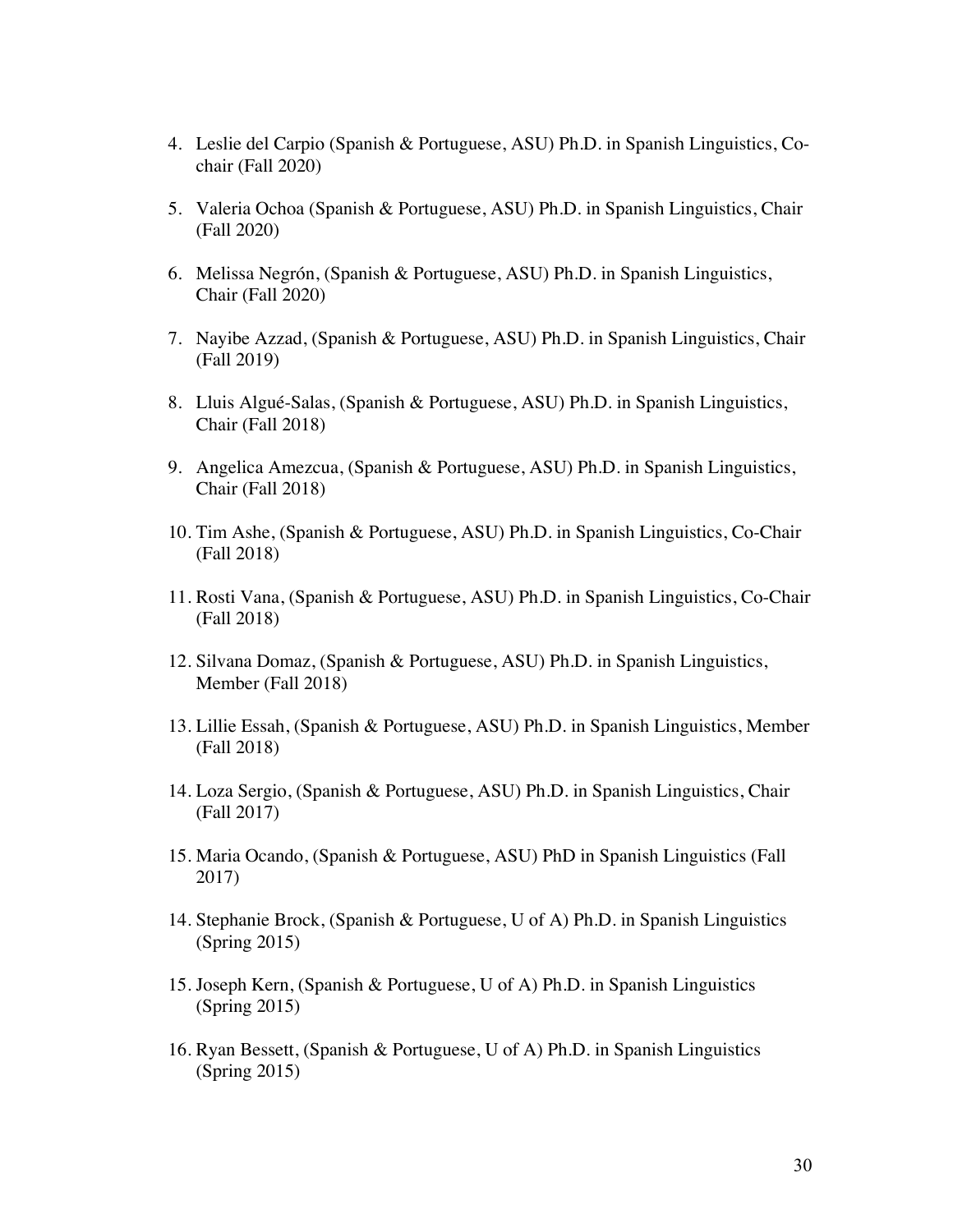- 17. Marta Ramírez, (Spanish & Portuguese, U of A) Ph.D. in Spanish Linguistics (Spring 2015)
- 18. Tasha Campbell, (Spanish & Portuguese, U of A) Ph.D. in Spanish Linguistics (Fall 2014)
- 19. Bonnie Holmes, (Second Language Acquisition and Teaching, SLAT, U of A), Chair (Fall 2013)
- 20. Mike Child, (Second Language Acquisition and Teaching, SLAT, U of A) (Fall 2011)
- 21. William Costley (Spanish & Portuguese, U of A) Ph.D. in Border studies (Fall 2008)
- 22. Gwynne Gonzalez, (Second Language Acquisition and Teaching, SLAT, U of A), Chair (Fall 2008)

## **Service of PhD dissertation committees**

## **Arizona State University**

- **1. Valeria Ochoa** (Spanish & Portuguese): Chair (2020-2022)
- **2. Leslie del Carpio** (Spanish & Portuguese): Co-chair (2020-2022)
- **3. Ashley Lenz** (Spanish & Portuguese): Co-chair (2020-2022)
- **4. Melissa Negrón** (Spanish & Portuguese): Chair (2020-2022)
- **5. Angelica Amezcua** (Spanish & Portuguese): Chair (2019-2021)

"A look into the heritage language classroom: which types of capital do students bring and how are they reinforced (or not) in the classroom."

Current position: Assistant professor, University of Washington

**6. Tim Ashe** (Spanish & Portuguese): Co-chair (2018-2020)

"The role of WhatsApp in developing L2 Spanish Learners' Intercultural Sensitivity: An exploratory task-based language study in a language immersion setting."

Current position: Assistant professor, University of Louisville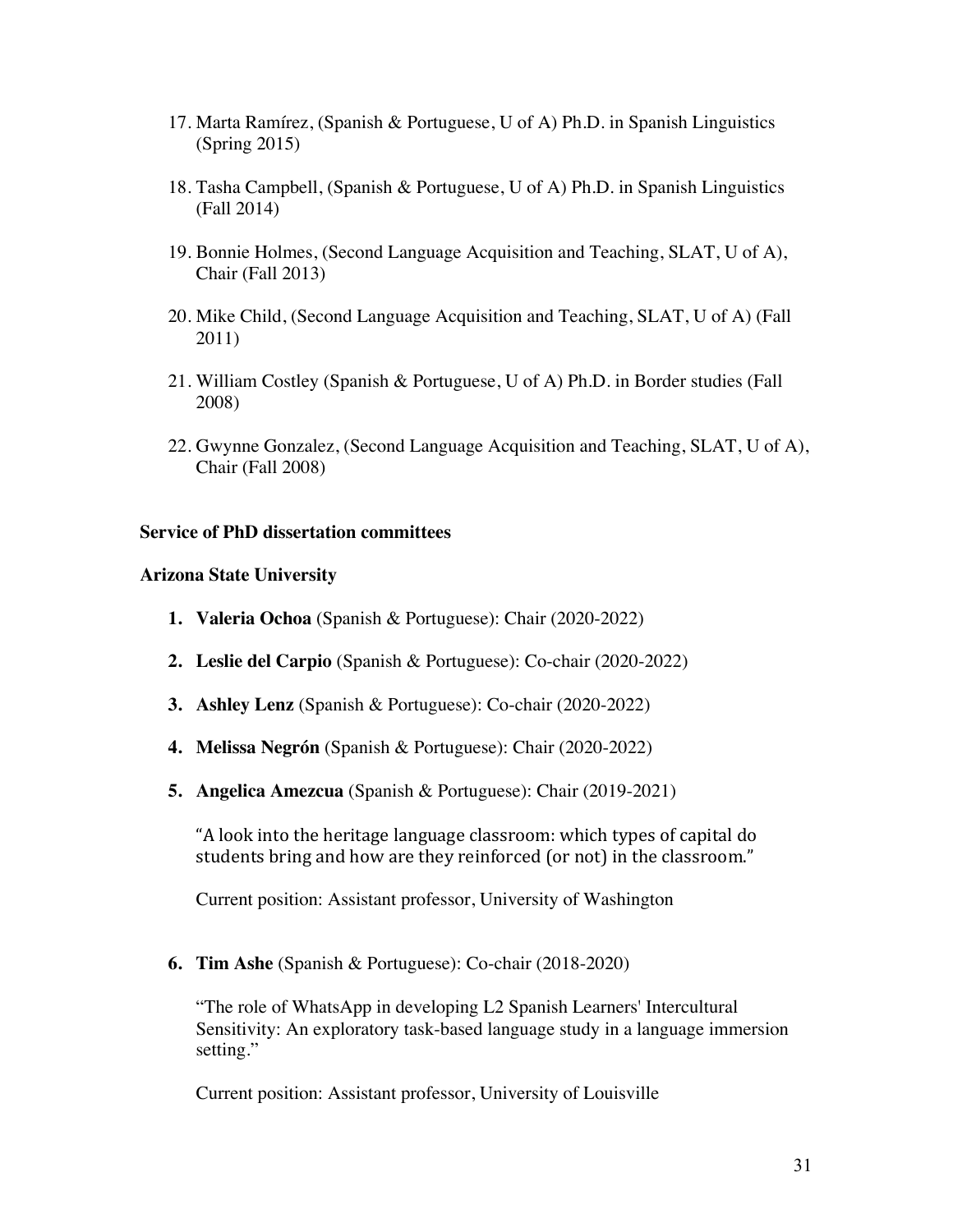**7. Sergio Loza** (Spanish & Portuguese): Chair (2017-2019)

"Investigating language ideologies in action: An analysis of SHL oral corrective feedback in the context of a mixed Spanish classroom."

Current position: Assistant professor, University of Oregon

## **8. Lluis Algué-Salas** (Spanish & Portuguese): Chair (2018-2019)

"Actitudes de alumnos y profesores chinos ante las variedades diatópicas de la lengua española y su variación."

Current position: Assistant Professor, Shantou University

**9. Rosti Vana** (Spanish & Portuguese): Co-chair (2018-2019)

**"**HLLs and L2s attitudes towards spoken language varieties of other speakers of the Spanish language."

Current position: Assistant professor, Sam Houston State Univeristy

#### **10. Lexi Vollmer** (Spanish & Portuguese): Member (2017-2018)

"Fostering social change through community engagement: A critical insight into strategic knowledge and identity during domestic professional internships in Spanish for specific purposes."

Current position: Research manager, Q-Q Research Consultants, LLC

## **11. Kait Teske** (Spanish & Portuguese): Member (2018)

"Language learners' translanguaging practices and development of performative competence in digital affinity spaces."

Current position: Language education coordinator, San Diego Padres.

#### **University of Arizona**

- **12. Bonnie Holmes** (Second Language Acquisition and Teaching, SLAT): Co-chair (2014-2017)
- **13. Stephanie Brock** (Spanish & Portuguese): Committee member (2017-2019)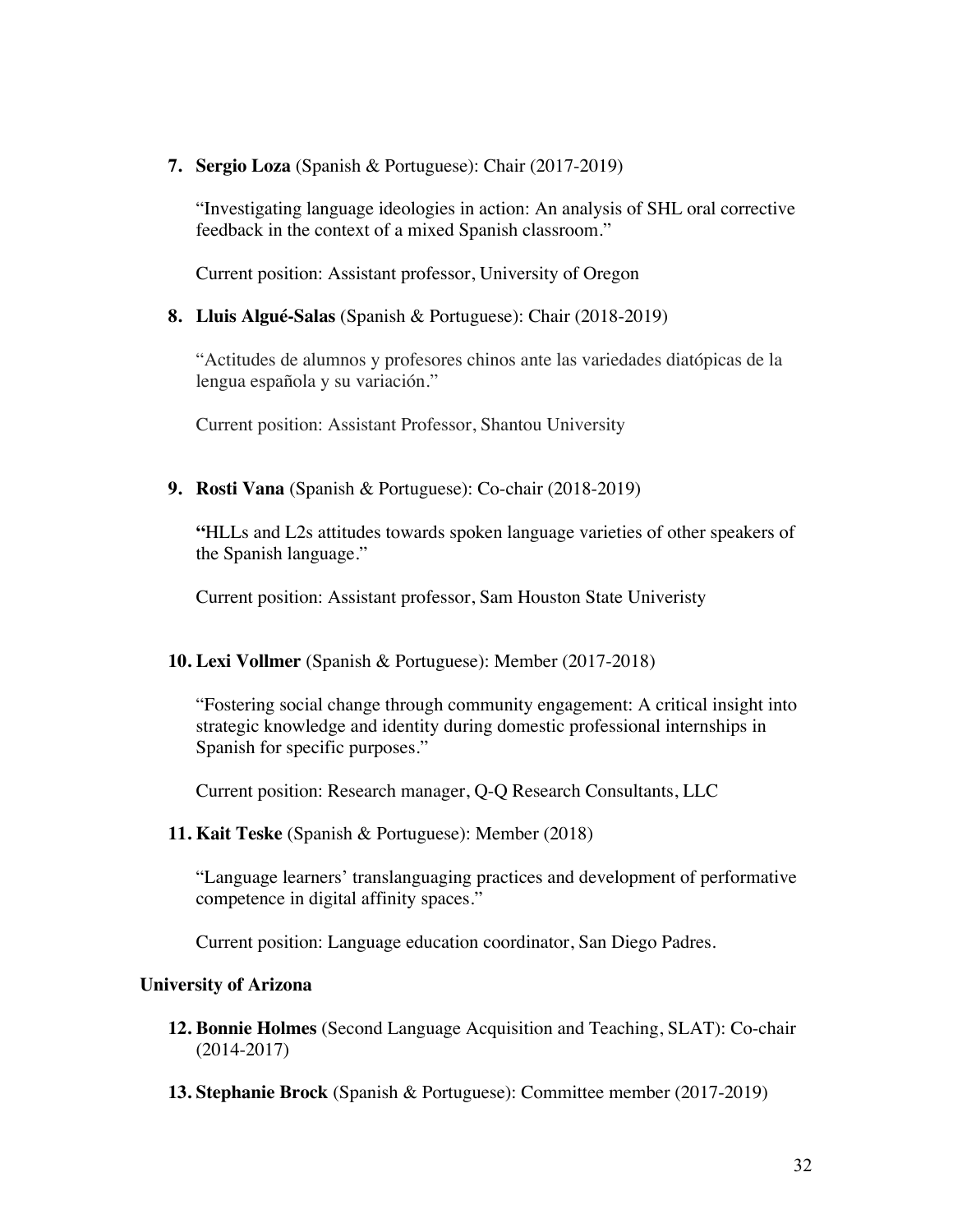- **14. Tasha Campbell** (Spanish & Portuguese): Committee member (2016-2017)
- **15. Gwynne Gonzalez** (Second Language Acquisition and Teaching, SLAT): Cochair (2009-2011)
- **16. Mike Child,** (Second Language Acquisition and Teaching, SLAT): Committee member (Fall 2011-2014)

#### **Griffith University (Australia)**

**17.** Stephanie Natolo (Sociolinguistics and heritage languages): PhD Thesis Examiner (2017).

#### **Service of PhD qualifying exams**

Maria Alessandra Woolson, PhD in literature (Fall 2010)

#### **Service of MA exams**

#### **Arizona State University**

**Angelica Amezcua** (Spanish & Portuguese) Spanish Linguistics (2017), Committee member

**Alexis Vollmer** (Spanish & Portuguese) Spanish Linguistics (2017), Committee member

**Kait Teske** (Spanish & Portuguese) Spanish Linguistics (2017), Committee member

**Lillie Essah** (Spanish & Portuguese) Spanish Linguistics (2017), Committee member

**Rosti Vana** (Spanish & Portuguese) Spanish Linguistics (2017), Committee member

**Sergio Loza** (Spanish & Portuguese) Spanish Linguistics (2016), Committee member

**Silvana Domaz** (Spanish & Portuguese) Spanish Linguistics (2016), Committee member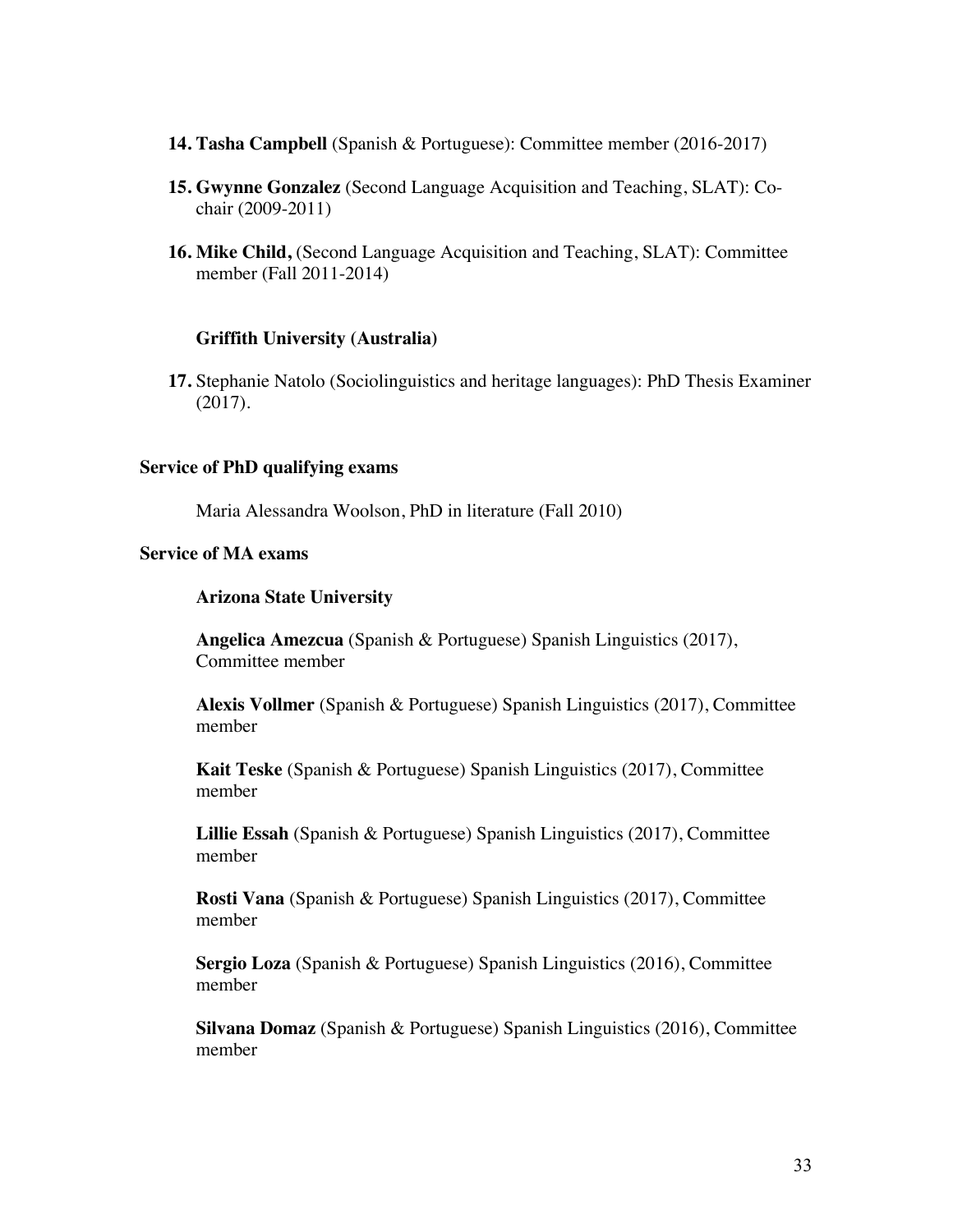#### **University of Arizona**

**Mark Mayhew** (Spanish & Portuguese) Hispanic Linguistics (Fall 2007), Committee member

**Anders Peterson** (Spanish & Portuguese) Hispanic Linguistics (Spring 2012), Chair

**Tasha Campbell** (Spanish & Portuguese) Hispanic Linguistics (Spring 2012), Committee member

**Emily Hamblin** (Spanish & Portuguese) Hispanic Linguistics (Spring 2013), Chair

**José González** (Spanish & Portuguese) Hispanic Linguistics (Spring 2013), Committee member

**Heidi Coronado** (Spanish & Portuguese) Hispanic Linguistics (Spring 2014), Reader

#### **Service of MA thesis committees**

#### **Arizona State University**

**John Powell** (TESOL) - Spring 2018

**Nathan Russell** (Spanish Linguistics)-(Fall 2016-Spring 2018)-Chair

**Aaron Carriere** (Spanish Linguistics)-(Spring 2017)

**Andrea Cienfuegos** (Spanish Linguistics)-(Fall 2016-Spring 2017)

**Jacob Prevatt** (Spanish Linguistics)-(Fall 2014-Spring 2015)-Co-chair

**Javier Velasco** (Spanish Linguistics)-(Fall 2014-Spring 2015)

**Tanya Vaskivska** (Spanish Linguistics)-(Fall 2014-Spring 2015)

**Ofelia Fernández** (Spanish Linguistics)-(Fall 2014-Spring 2015)

**Margaret Alvarado** (Spanish Linguistics)-(Fall 2014-Spring 2015)

#### **University of Arizona**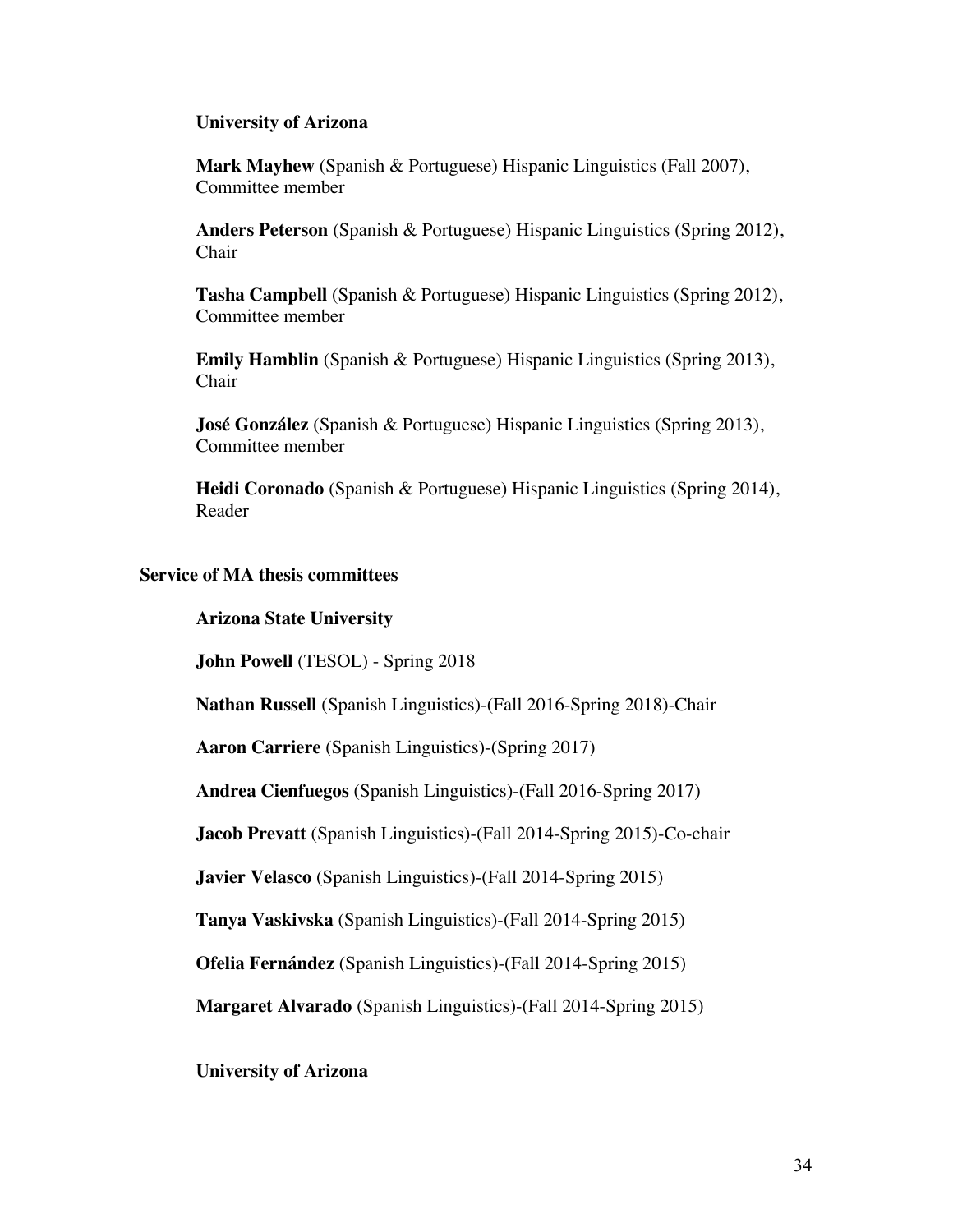**Ryan Bessett** (Spanish & Portuguese)-Hispanic Linguistics (Fall 2012) **Joseph Kern** (Spanish & Portuguese)-Hispanic Linguistics (Fall 2012) **Chelsea Nicholls** (Spanish & Portuguese)-Hispanic Linguistics (Spring 2008) **Robyn Wright** (Spanish & Portuguese)-Hispanic Linguistics (Spring 2008) **Celia Graff** (Spanish & Portuguese)-Hispanic Linguistics (Spring 2007) **Natalia Rosales** (Spanish & Portuguese)-Hispanic Linguistics (Fall 2007)

## **GRADUATE STUDENT MENTORING**

## **Arizona State University**

**Ken Ezaki,** Spanish Linguistics (2021-present) **Anna Marrero-Rivera**, Spanish Linguistics (2020-present) **Valeria Ochoa,** Spanish Linguistics (2018-present) **Reyna Cardenas,** Spanish Linguistics (2018-2019) **Melissa Negrón,** Spanish Linguistics (2017-present) **Nayibe Azzad**, Spanish Linguistics (2017-present) **Sergio Loza,** Spanish Linguistics (2016-2019) **Angélica Amezcua,** Spanish Linguistics (2015-2020) **Lluis Algué,** Spanish Linguistics (2016-2019) **Silvana Domaz,** Spanish Linguistics (2015-2016) **Alexis Vollmer,** Spanish Linguistics (2016-2017)

 **TEACHING EXPERIENCE**

**Arizona State University**

**Graduate courses**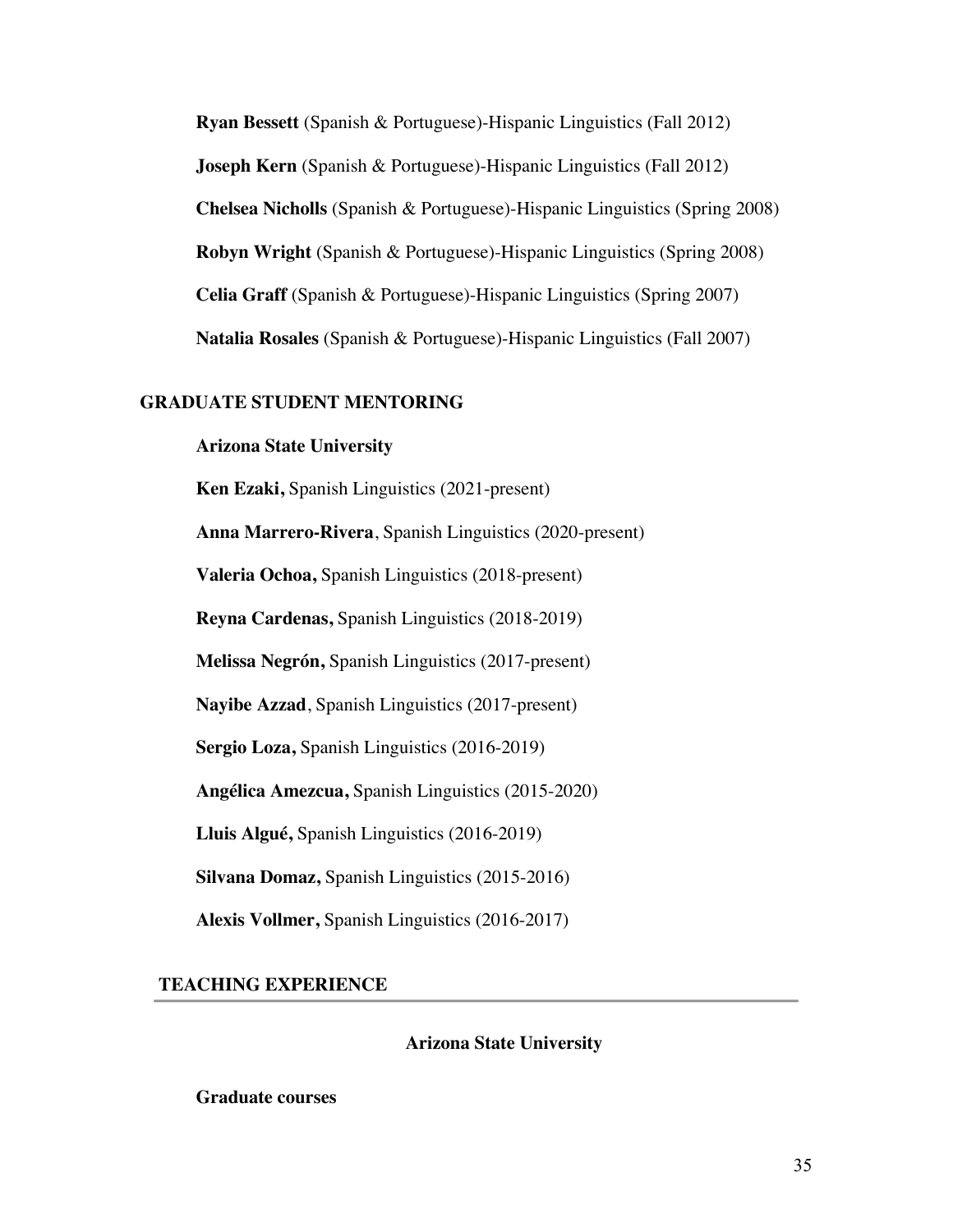- ¨ *Language Program Administration (Spanish 598)* Fall 2017
- ¨ *Spanish Second Language Methods (Spanish 591)* Fall 2014-2015
- ¨ *Spanish Heritage Language Pedagogy (Spanish 598)* Spring 2015/2017/2018/2019/2020/2021
- ¨ *Bilingualism: Language, Ideologies, Politics, and Education (Spanish 598)* – Spring 2016, Fall 2019, Fall 2021
- Spanish Heritage Language Research (Spanish  $598$ ) Fall 2016

# **Independent studies**

- ¨ *Heritage language pedagogy* (1 graduate student) Spring 2019
- ¨ *Heritage language grammar instruction* (1 graduate student) Spring 2019

## **Undergraduate courses**

¨ *S*panish Applied Linguistics (Spanish 420) – Spring 2018; Spring 2019

# **University of Arizona**

## **Graduate courses**

- ¨ *Spanish Heritage Language Pedagogy (Spanish 581)* Fall 2006; Spring 2008; Spring 2010; Spring 2012
- *Language in the Mexican*-American Experience (Spanish 574a) Spring 2013
- ¨ *Topics in Second Language Acquisition and Teaching* (Analysis Section) (SLAT 596y) – Fall 2003, Fall 2004

# **Upper-division courses**

- ¨ *Spanish Linguistics: Bilingualism and bilingual education (Spanish 459)* Spring 2007, Fall 2007, Fall 2013
- ¨ *Spanish Applied Linguistics* (Spanish 457) Fall 2004, Fall 2006, Fall 2007; Fall 2008; Fall 2011; Fall 2010; Fall 2011; Fall 2012.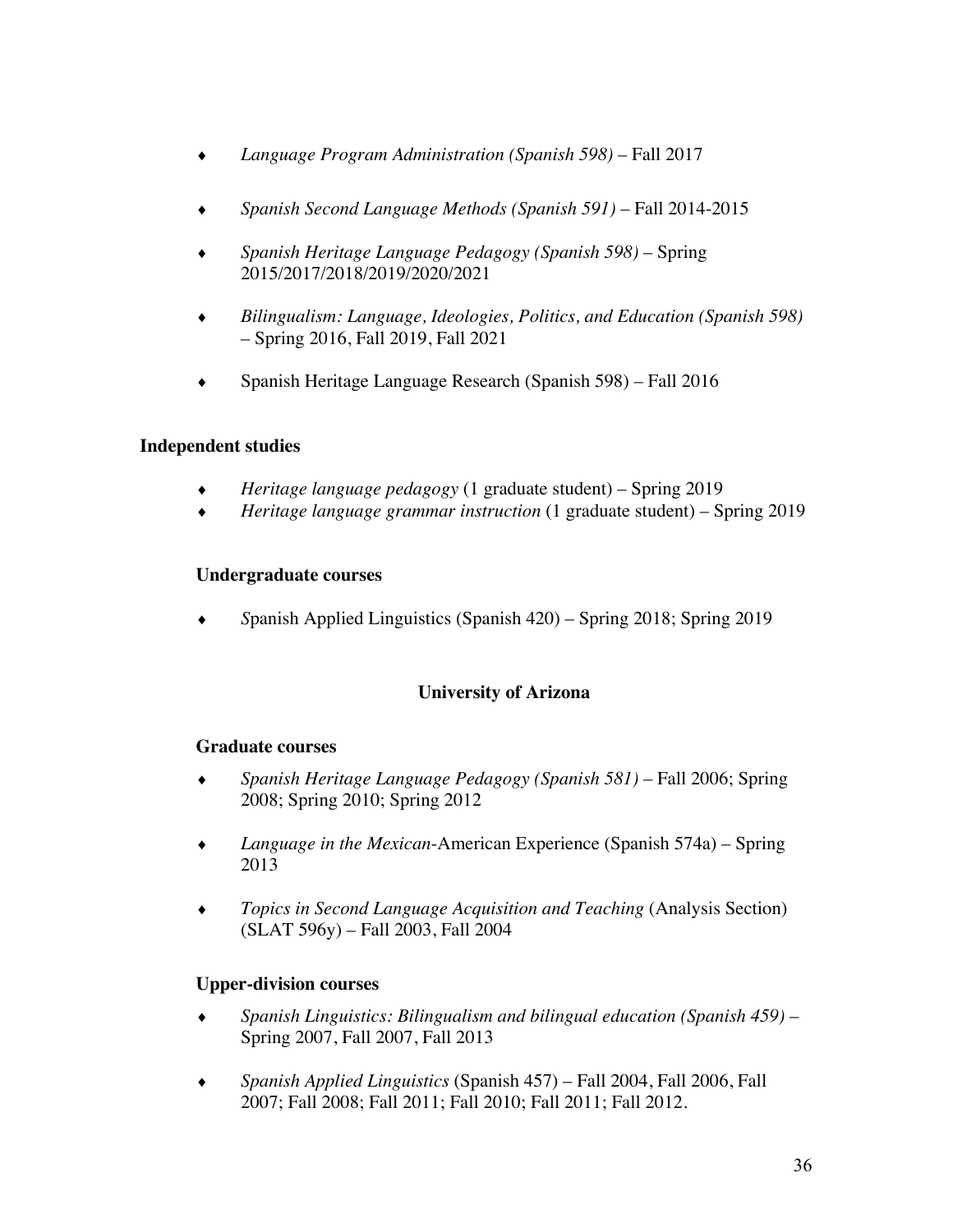¨ *Phonology and Phonetics for the Heritage Speaker* (Spanish 343) – Spring 2005, Summer 2005, Fall 2005, Spring 2006, Fall 2008; Fall 2010; Fall 2011; Spring 2012; Spring 2013.

## **Heritage language courses**

- ¨ *Intermediate Composition for Heritage Learners* (Spanish 253) Fall 2004, Fall 2005
- ¨ *Advanced Composition for Heritage Learners* (Spanish 333) Spring 2005

## **Grammar and writing foreign language courses**

¨ *High Intermediate Writing and Grammar Class* (Spanish 251) – Spring 2003

## **Beginning and intermediate language and culture foreign language courses**

- ¨ *Third Semester Spanish* (Spanish 201) Fall 2002
- ¨ *Third and Fourth Semester Spanish-Intensive Course:* (Spanish 206) Summer 2002
- ¨ *Second Semester Spanish* (Spanish 102) Fall 2001, Spring 2002

# **Pima Community College**

## **Beginning and intermediate classes in Spanish language and culture**

- ¨ *Introductory Spanish (Spanish 85) –* Spring 2003
- *Third semester Spanish (Spanish 201)* Fall 2003, Spring 2004, Summer 2004
- ¨ *Fourth semester Spanish* (Spanish 202) Summer 2004
- ¨ *First semester Spanish* (Spanish 101) Fall 2005

## **PROFESSIONAL MEMBERSHIPS**

American Council on the Teaching of Foreign Languages (ACFTL)

-Spanish for Native Speakers Special Interest Group